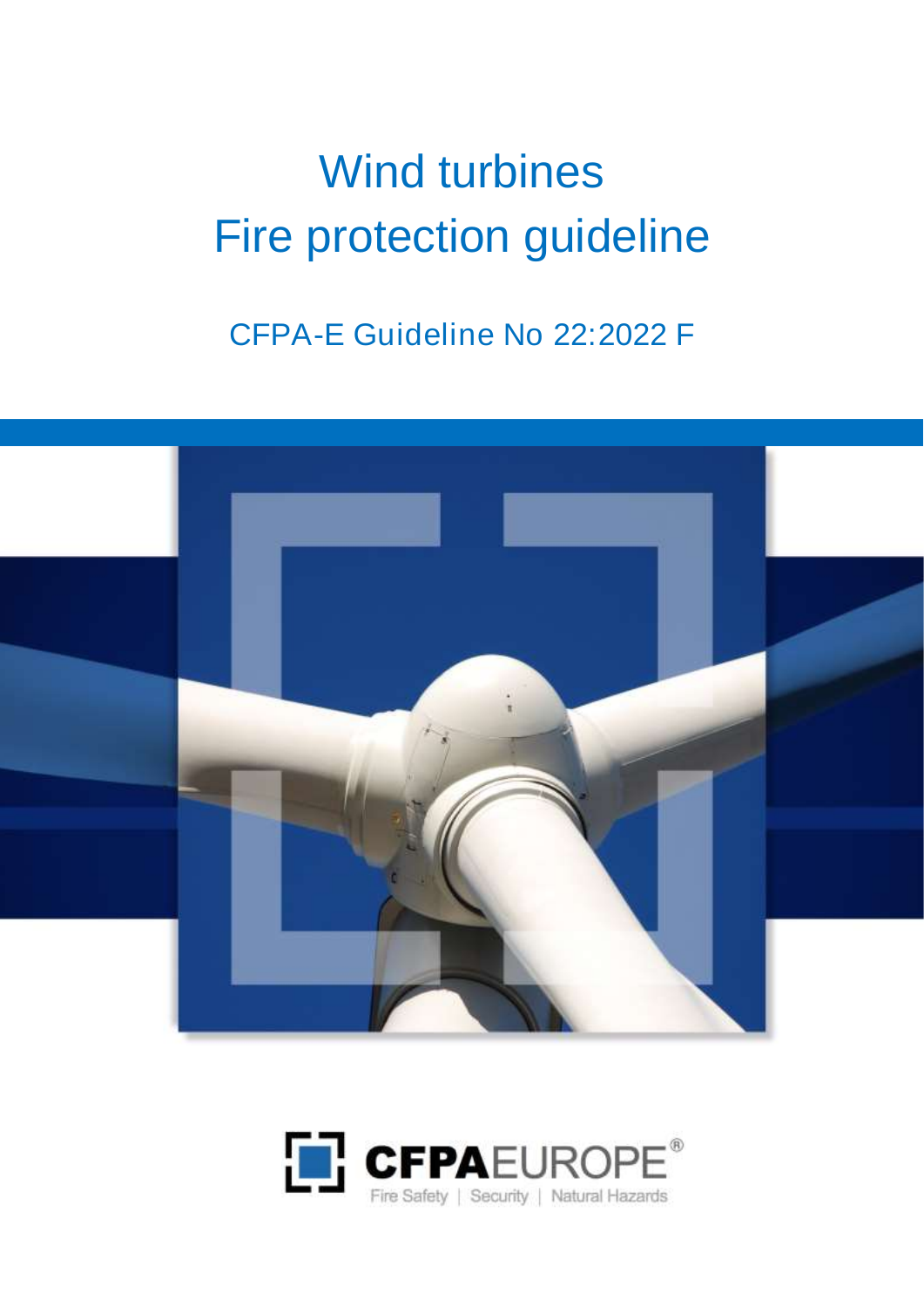**The CFPA Europe develops and publishes common guidelines about fire safety, security, and natural hazards with the aim to achieve similar interpretation and to give examples of acceptable solutions, concepts, and models. The aim is to facilitate and support fire protection, security, and protection against natural hazards across Europe, and the whole world.**

**Today fire safety, security and protection against natural hazards form an integral part of a modern strategy for survival, sustainability, and competitiveness. Therefore, the market imposes new demands for quality.**

**These Guidelines are intended for all interested parties and the public. Interested parties includes plant owners, insurers, rescue services, consultants, safety companies and the like so that, in the course of their work, they may be able to help manage risk in society.**

**The Guidelines reflect best practice developed by the national members of CFPA Europe. Where these Guidelines and national requirements conflict, national requirements shall apply.**

**This Guideline has been compiled by the Guidelines Commission and is adopted by the members of CFPA Europe.**

**More information: [www.cfpa-e.eu](http://www.cfpa-e.eu/)**

Copenhagen, March 2022 Cologne, March 2022 CFPA Europe **Guidelines** Commission

Chairman Chairman

Jesper Ditlev **Hardy Rusch** Hardy Rusch

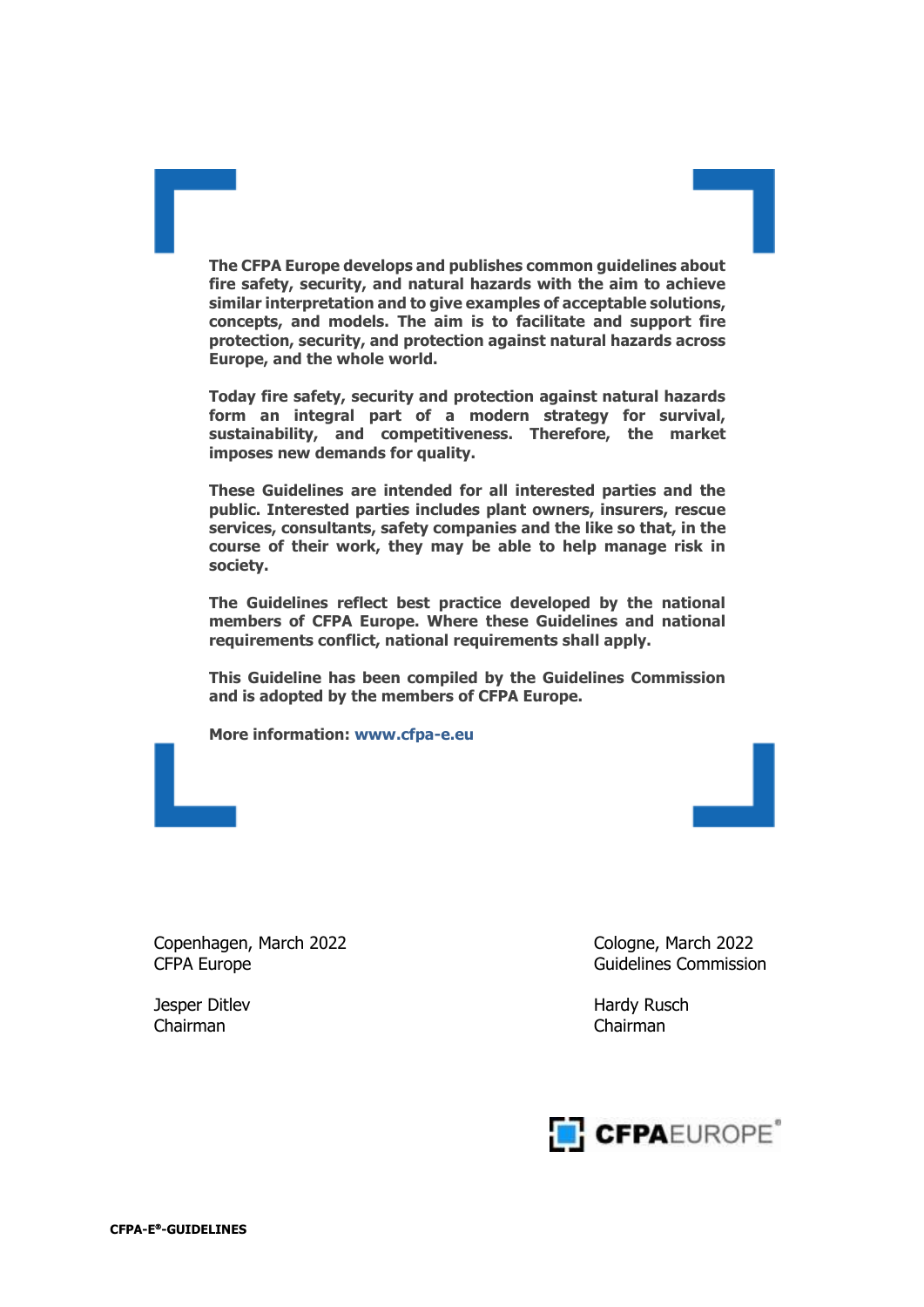## **Contents**

| $\mathbf{1}$ |       |                                                                                     |  |  |  |
|--------------|-------|-------------------------------------------------------------------------------------|--|--|--|
| 2            |       |                                                                                     |  |  |  |
| 3            |       |                                                                                     |  |  |  |
|              | 3.1   |                                                                                     |  |  |  |
|              | 3.1.1 |                                                                                     |  |  |  |
|              | 3.1.2 |                                                                                     |  |  |  |
|              | 3.1.3 |                                                                                     |  |  |  |
|              | 3.2   |                                                                                     |  |  |  |
|              | 3.2.1 |                                                                                     |  |  |  |
|              | 3.2.2 |                                                                                     |  |  |  |
|              | 3.2.3 |                                                                                     |  |  |  |
|              | 3.2.4 |                                                                                     |  |  |  |
|              | 3.3   |                                                                                     |  |  |  |
|              | 3.3.1 | Increased risk of an outbreak of fire caused by lightning strike 9                  |  |  |  |
|              | 3.3.2 |                                                                                     |  |  |  |
|              | 3.3.3 |                                                                                     |  |  |  |
|              | 3.3.4 |                                                                                     |  |  |  |
|              | 3.3.5 |                                                                                     |  |  |  |
|              | 3.3.6 |                                                                                     |  |  |  |
|              | 3.3.7 | Restrictions with respect to maintenance (servicing, inspection and repair) 11      |  |  |  |
| 4            |       |                                                                                     |  |  |  |
| 5            |       |                                                                                     |  |  |  |
|              | 5.1   |                                                                                     |  |  |  |
|              | 5.1.1 |                                                                                     |  |  |  |
|              | 5.1.2 |                                                                                     |  |  |  |
|              | 5.1.3 |                                                                                     |  |  |  |
|              | 5.1.4 |                                                                                     |  |  |  |
|              | 5.1.5 |                                                                                     |  |  |  |
|              | 5.1.6 | Maintenance (servicing, inspection and repair) of mechanical and electrical systems |  |  |  |
|              |       |                                                                                     |  |  |  |
|              | 5.1.7 |                                                                                     |  |  |  |
|              | 5.1.8 |                                                                                     |  |  |  |
|              | 5.1.9 |                                                                                     |  |  |  |
|              |       |                                                                                     |  |  |  |
|              | 5.2.1 |                                                                                     |  |  |  |
|              | 5.2.2 |                                                                                     |  |  |  |
|              | 5.2.3 |                                                                                     |  |  |  |
|              | 5.2.4 |                                                                                     |  |  |  |
|              | 5.3   |                                                                                     |  |  |  |
|              | 5.4   |                                                                                     |  |  |  |
| 6            |       |                                                                                     |  |  |  |

Key words: wind turbine, fire damage, firefighting, fire detection, lightning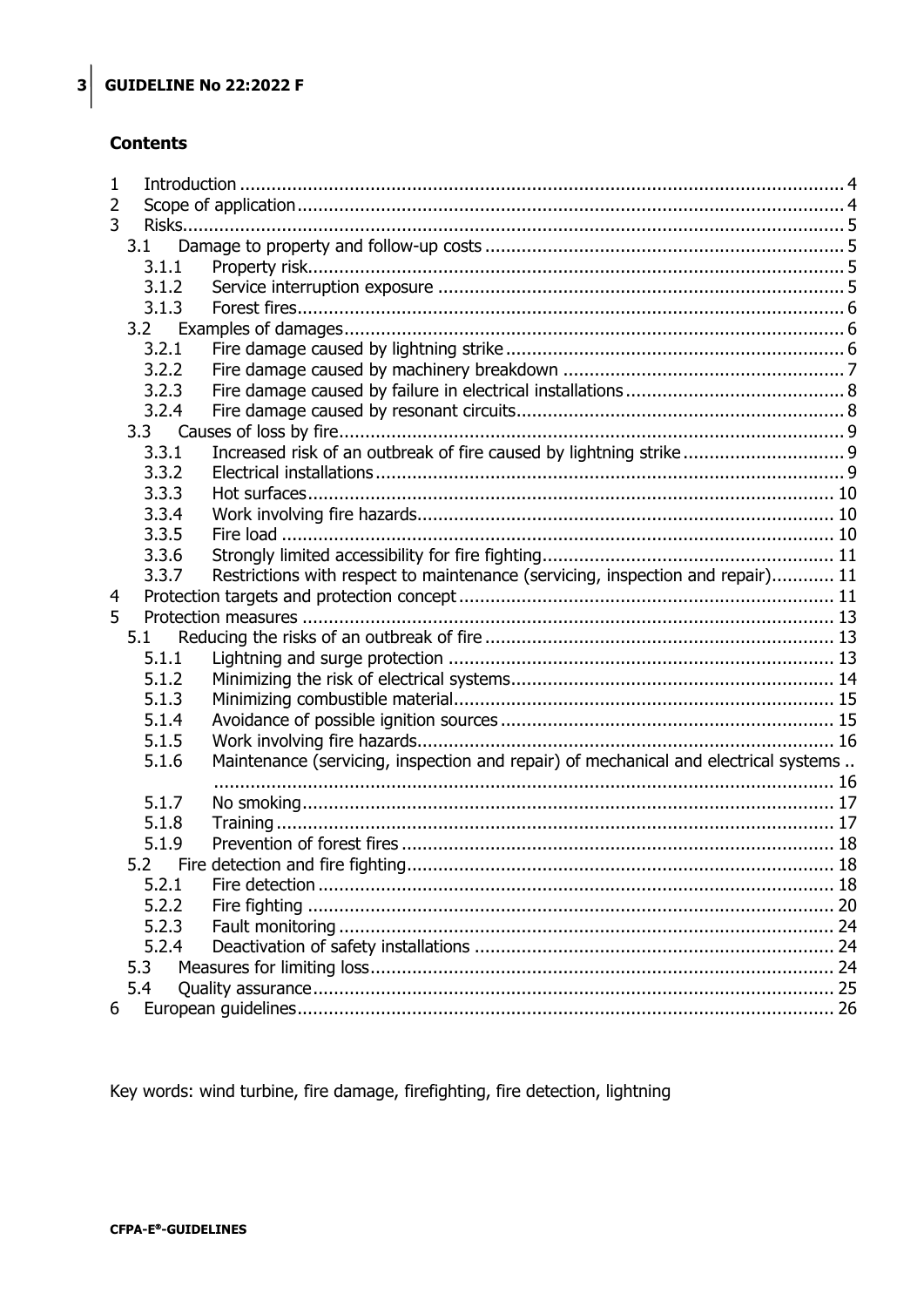## <span id="page-3-0"></span>**1 Introduction**

With the politically declared objective to support renewable energy sources and to increase their share in the overall energy supply significantly, wind turbines have developed rapidly over the last few years. In addition to the expansion of locations, the development is characterized by a constant increase of wind turbines' dimensions (hub height, rotor diameter) and a constant performance increase to up to 6 MW today

The value increase coming along with the performance increase of wind turbines, and increasing requirements with respect to the availability of wind turbines as well as loss experiences made over the last few years have caused

- the German Insurance Association (GDV) and
- Germanischer Lloyd Industrial Services GmbH, Business Segment Wind Energy (GL Wind) to prepare a VdS-guideline (VdS 3523) on fire protection for wind turbines. This guideline is used as the basis of the following CFPA-Guideline on the same topic.

This guideline will describe typical risks of fire given under the special conditions of the operation of wind turbines. Measures for loss prevention will be suggested as a result of the fire risk analysis. The objective is to minimize the incidence rate and the scope of a potential loss by fire at wind turbines. In addition to special fire protection measures for detecting, fighting and preventing fires, procedural safety measures and comprehensive control technologies/systems for monitoring procedural operations and conditions are required. It must be ensured that the wind turbine is being transferred to a safe state as a result of early detection of malfunctions of the system.

**Note**: Measures, which are in responsibility of the operator during operation of a wind turbine and other important facts for the operator, are marked in grey.

## <span id="page-3-1"></span>**2 Scope of application**

The present guideline refers to the planning and operation of wind turbines constructed as lattice mast or tower. The fire protection concept applies to individual wind turbines as well as to wind farms designed as onshore or off-shore installations.

Fire protection requirements on wind turbines refer to the overall system and take into account the system-specific main areas of risk at the rotor blades, in the nacelle (machine house), in the tower, or at the premises. Depending on the kind of risk, different fire protection measures might be required.

Fire protection measures are specifically designed for the operation and for servicing and maintenance activities resulting from the operational process. All fire protection measures should be ready for operation by the time the operation starts at the latest. Fire protection measures mentioned in this guideline do not take into account the assembly period.

This guideline basically applies to turbines that will be newly built. Existing turbines should be adjusted to the fire protection measures mentioned in this guideline as far as is feasible.This Guideline is concerned with fire safety in short term residential rental services. In these activities, often people are not fully aware of the characteristics of the spaces that they occupy, and presently in many European countries, the legislation is not always clear about what should be recommended in terms of fire safety.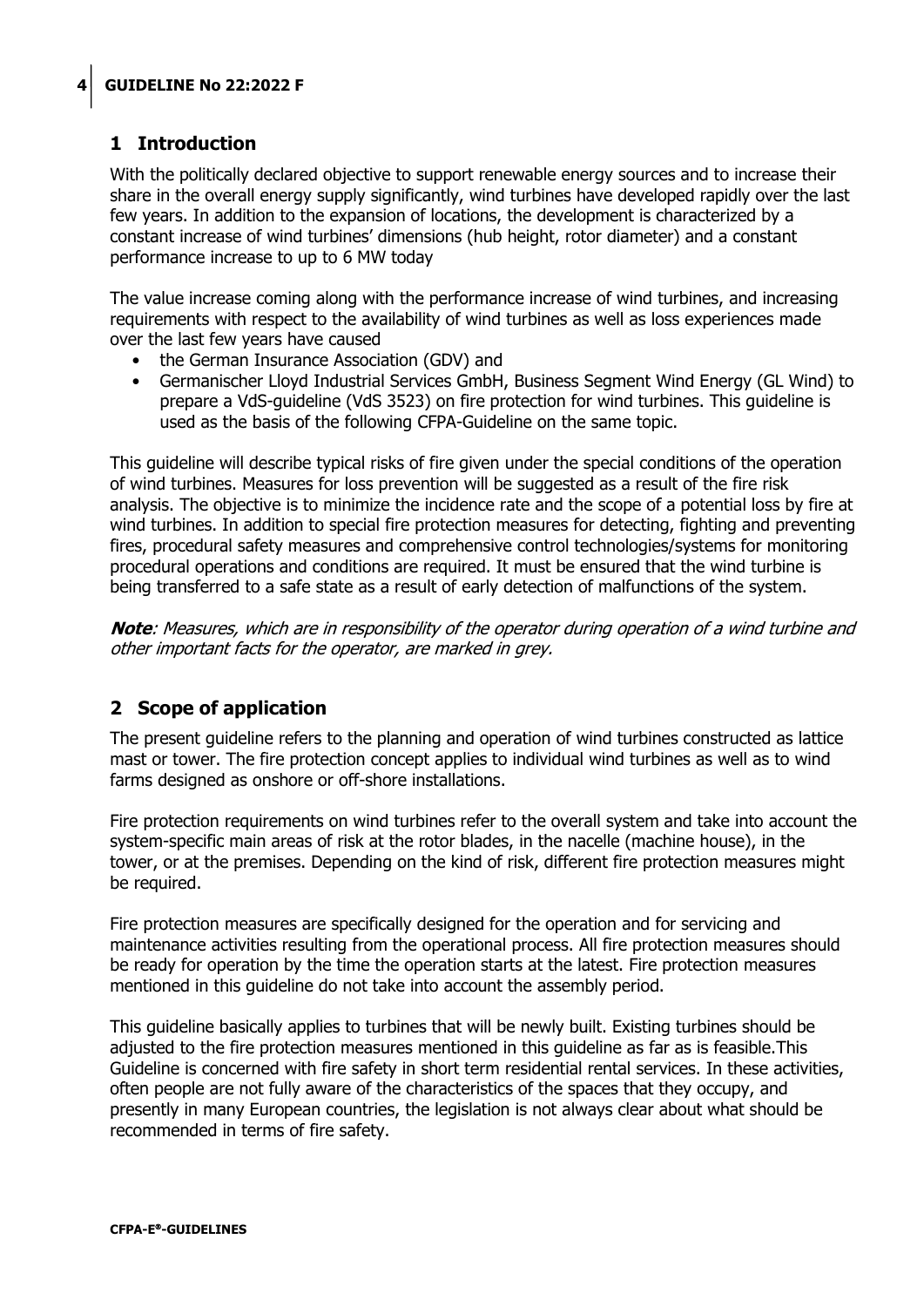This guideline is primarily intended for those responsible for safety in short term rental services. It is also addressed to the rescue services, consultants, safety companies etc. so that, in course of their work, they may be able to help to increase the levels of fire safety.

## <span id="page-4-0"></span>**3 Risks**

Wind turbines differ from traditional power generation systems in terms of the basically existing risk of total loss of the nacelle as a result of initial fire. Main features of risk include:

- High concentration of values within the nacelle
- Concentration of potential ignition sources within the nacelle, and increased risk of lightning strikes
- Unmanned operation
- No possibility of fighting the fire by fire brigades be-cause it is too high
- Remote, sometimes difficult to reach locations of the wind turbines, which is the case with offshore installations in particular.

The expenses for wind turbines and their components as well as the restoration costs after a fire increase with the increase of the installed capacity. In addition, the loss caused by service interruption increases with increasing capacity.

## <span id="page-4-1"></span>**3.1 Damage to property and follow-up costs**

According to the insurers' loss experience, fires at wind turbines can cause significant damage to property and very high follow-up costs – as shown in the following examples – amongst others due to the downtime of the wind turbine and liability claims, etc.

#### <span id="page-4-2"></span>**3.1.1 Property risk**

Loss by fire in wind turbines may occur

- in the nacelle,
- in the tower,
- in the electric power substation of the wind turbine or the wind farm. Today, in most new wind turbines,
- switchgear, inverter, control cabinets and
- transformer

are placed in the nacelle. Thus, the risk of fire increases significantly there. Due to the high density of technical equipment and combustible material in the nacelle, fire can spread rapidly. Moreover, there is the danger that the upper tower segment will also be damaged addition. In case of a total loss of the nacelle, the restoration costs may well reach the original value of the wind turbine.

With respect to offshore wind turbines, significantly higher costs for required special ships, e.g., floating cranes or cable layers are to be expected. In the case of partial loss, in particular, this can significantly increase the overall loss expenses.

## <span id="page-4-3"></span>**3.1.2 Service interruption exposure**

Experience has shown that where wind turbines are damaged, service interruptions usually take some time. Interruptions of several months are not unusual. In the case of total damage to the nacelle, the time of service interruption may well last 9 to 12 months. Components with the longest delivery time include, amongst others, gearbox, generators, and transformers. In case of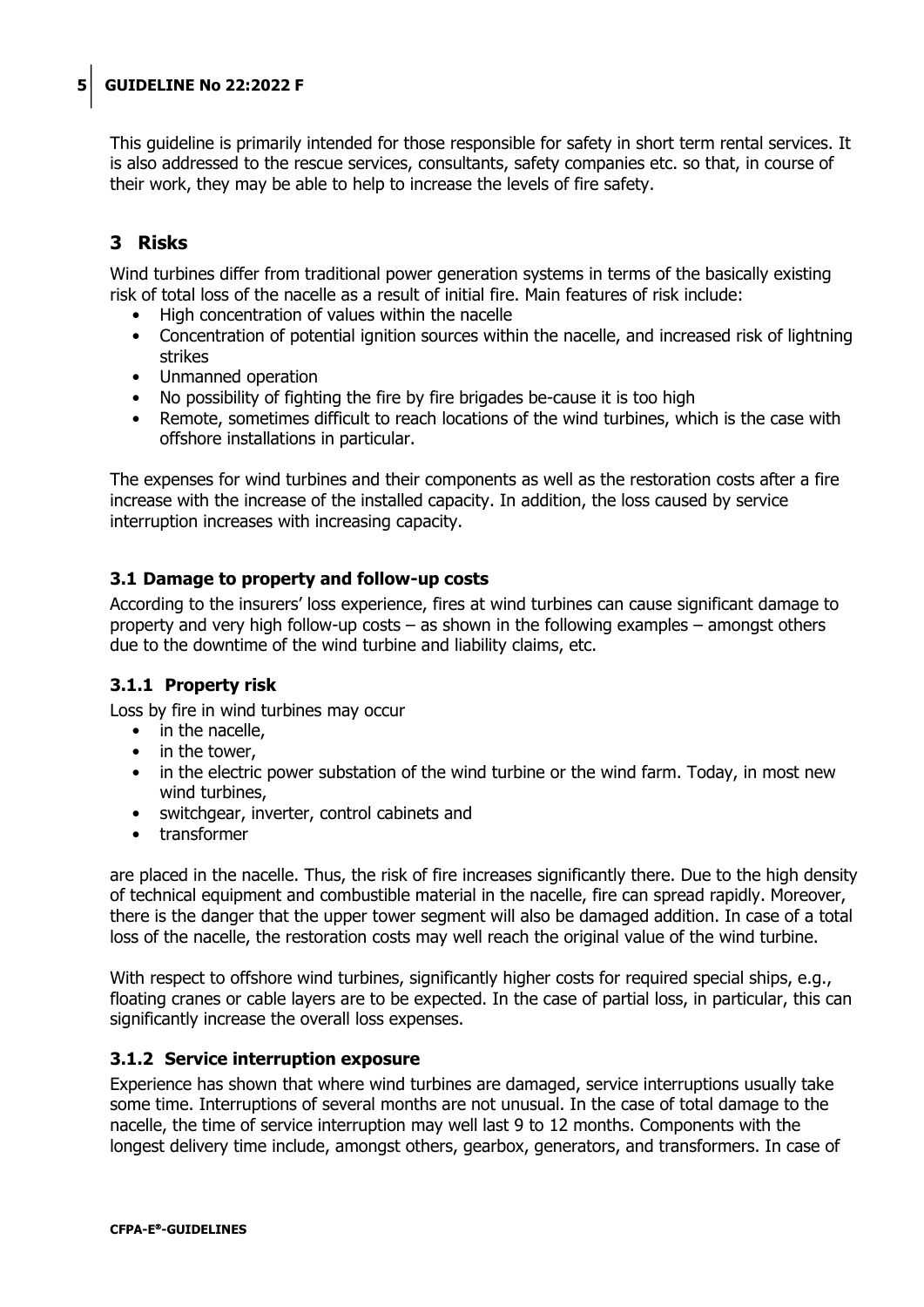damages to offshore wind turbines, the dependency on the weather when trying to reach the turbines and the dependency on the availability of a crane/service ship cause additional difficulties.

If the damage is so severe that it would be sensible in economic terms to rebuild the turbine, the operator is subject to official obligations. The notice of approval for erecting a wind turbine usually specifies the type of the wind turbine. The operator does not have any possibility to erect a modified turbine at the site of the damaged wind turbine if

- the notice of approval does not apply any longer or
- there is no approval for repowering.

In both cases a new approval procedure is necessary, which might extend the time of service interruption.

If a wind farm's central electric power substation is damaged by fire, all connected plants are disconnected from the public power supply system at the same time. The loss of profits increases proportionally with the number of disconnected wind turbines. Central electric power substations of offshore wind farms represent a particularly high risk of service interruption since they

- comprise a large number of individual turbines each,
- are particularly efficient, which usually results in longer delivery times in case replacements are required, and
- might be difficult or impossible to reach at some times and depend on the availability of crane/service ships, like offshore wind turbines.

#### <span id="page-5-0"></span>**3.1.3 Forest fires**

A fire in a wind turbine can lead to the situation, that burning elements, which fall down, can cause a secondary fire on the ground where the tower is located. These circumstances can result in a forest fire, difficult in some cases to be extinguished. Very often long distances between the wind energy plant and the fire station and the strong wind prevailing in these places are both factors that can promote the quickly spreading of forest fires.

In these cases, the losses not only concern the direct costs for the burned forest, but more the unrecoverable damage to the environment.

## <span id="page-5-1"></span>**3.2 Examples of damages**

#### <span id="page-5-2"></span>**3.2.1 Fire damage caused by lightning strike**

During a heavy summer thunderstorm, the blade of a 2 MW wind turbine was struck by lightning. The turbine was shut down automatically and the blades were pitched out of the wind.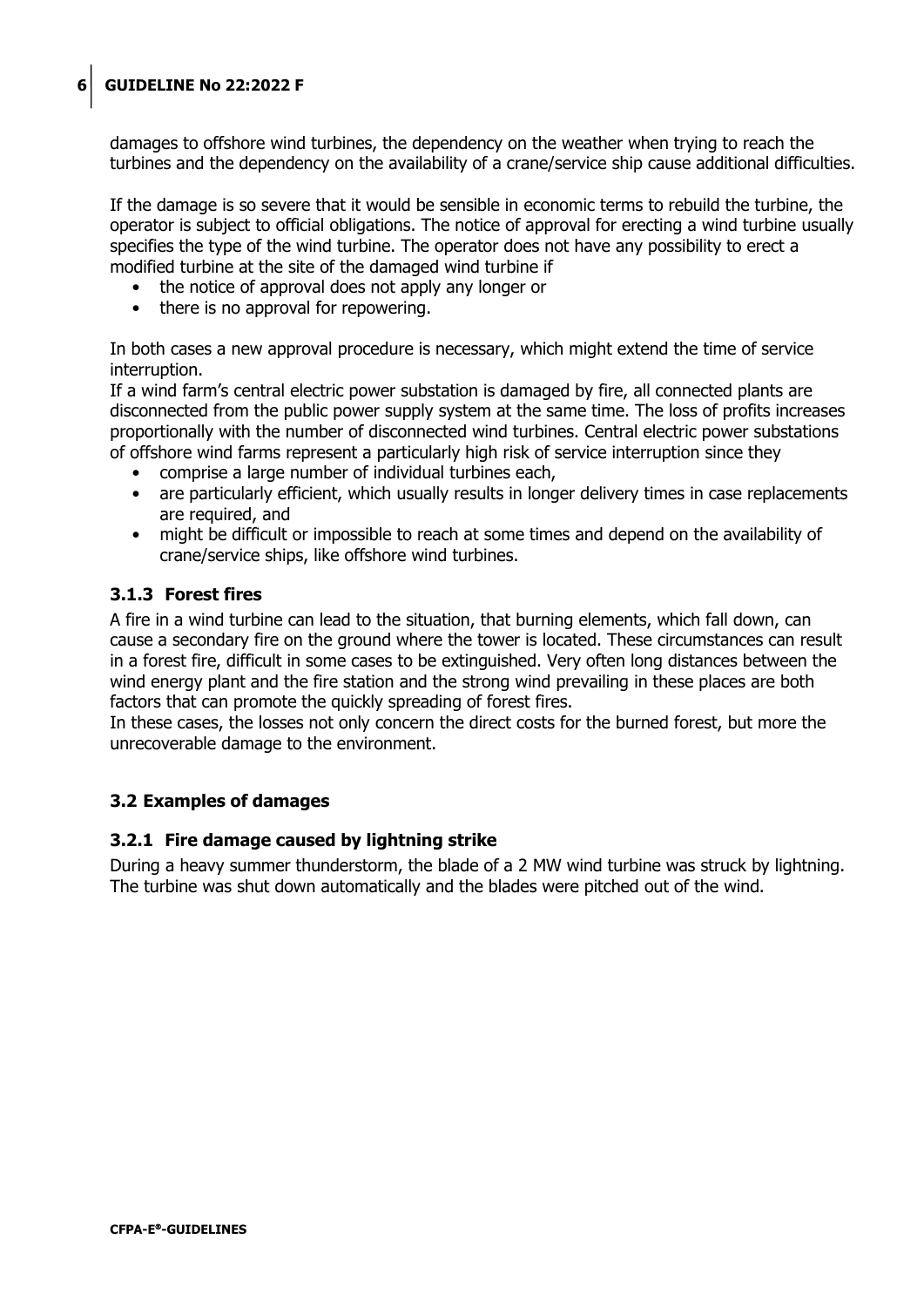

Fig. 1a+b: Fire after lightning struck a 2 MW wind turbine in 2004 (Image source: HDI/Gerling)

The burning blade stopped at an upright position and burned off completely little by little. Burning parts of the blades that fell down caused a secondary fire in the nacelle.

Investigation of the cause of the loss showed that the fire in the blade was caused by a bolted connection of the lightning protection system that was not correctly fixed. The electric arc between the arrester cable and the connection point led to fusion at the cable lug and to the ignition of residues of hydraulic oil in the rotor blades. The nacelle, including the rotor blades, had to be referred to as a total loss. The upper part of the tower had also been destroyed due to the high temperature.

Operations were interrupted for approximately 150 days; the total loss amounted to approximately EUR 2 million. Deficient lightning arrester installations in the rotor blades of wind turbines have already caused several fires.

#### <span id="page-6-0"></span>**3.2.2 Fire damage caused by machinery breakdown**

The nacelle of a 1.5 MW wind turbine completely burned out after the slip ring fan of the doublefed induction generator had broken. Sparks that were generated by the rotating fan impeller first set the filter pad of the filter cabinet on fire and then the hood insulation. The damage to property amounted to EUR 800,000.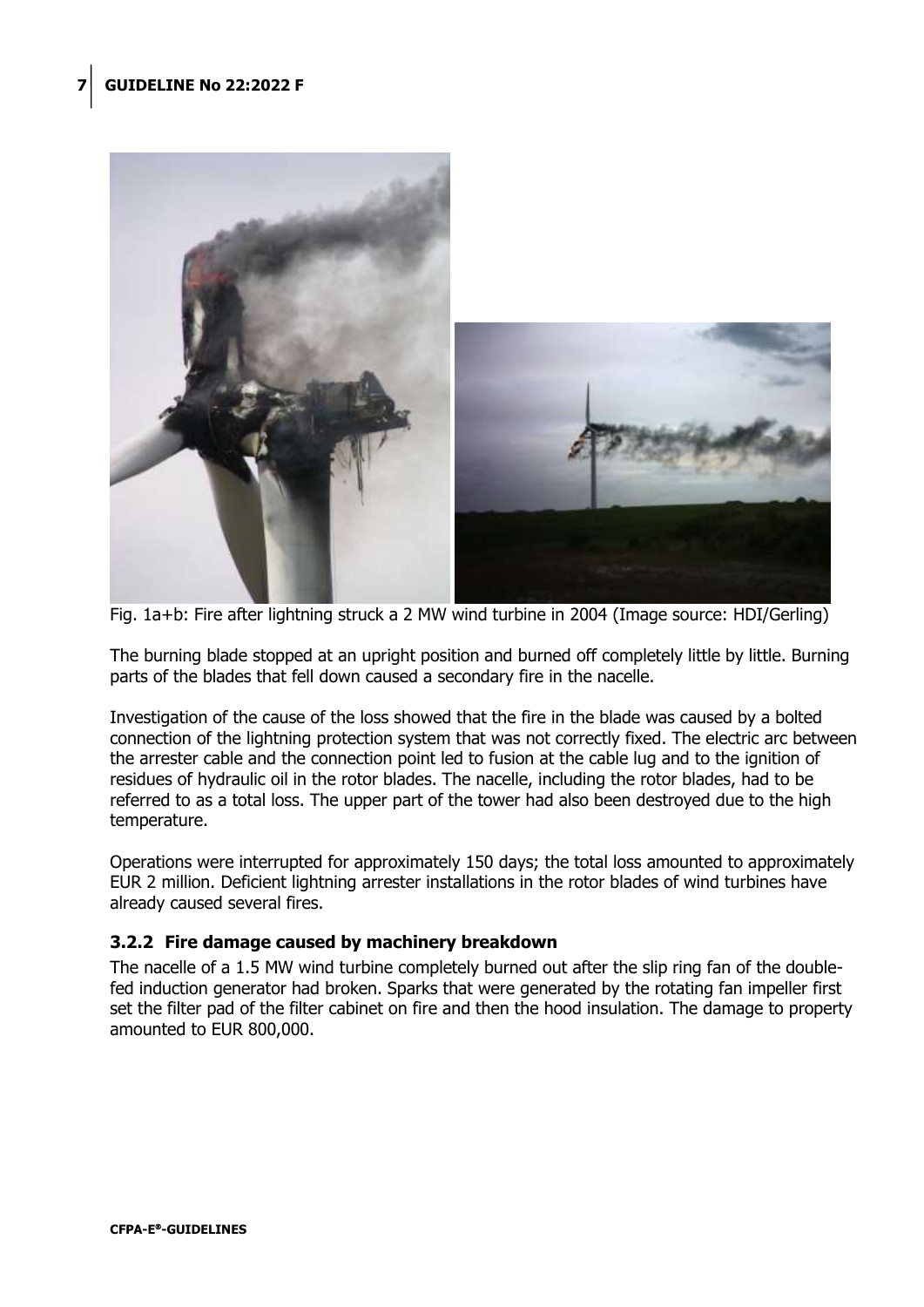

Fig. 2: Burnt down nacelle of a 1.5 MW wind turbine (Image source: Allianz)

## <span id="page-7-0"></span>**3.2.3 Fire damage caused by failure in electrical installations**

Low voltage switchgear was installed within the nacelle of a 1 MW wind turbine. The bolted connection at one of the input contacts of the low-voltage power switch was not sufficiently tightened. The high contact resistance resulted in a significant temperature increase at the junction and in the ignition of adjacent combustible material in the switchgear cabinet. The fuses situated in front did not respond until the thermal damage by the fire was very severe. Control, inverter and switchgear cabinets that were arranged next to each other suffered a total loss. The interior of the nacelle was full of soot. Despite the enormous heat in the area of the seat of fire, the fire was unable to spread across the metal nacelle casing. The damage to property amounted to EUR 500,000.



<span id="page-7-1"></span>

## **3.2.4 Fire damage caused by resonant circuits**

Several areas of damage were caused by parallel resonant circuits existing of capacitors (reactive power compensation or line filters) and inductances (generator, turbine transformer, energy supply companies, power chokes, etc.) which had not been taken into account when designing the turbine. The resonant circuits were activated by harmonics. Resonance phenomena generated high currents which damaged capacitors. Breakdowns in the dielectric of the already damaged capacitors – usually caused by overvoltage events – resulted in an increase of power loss and in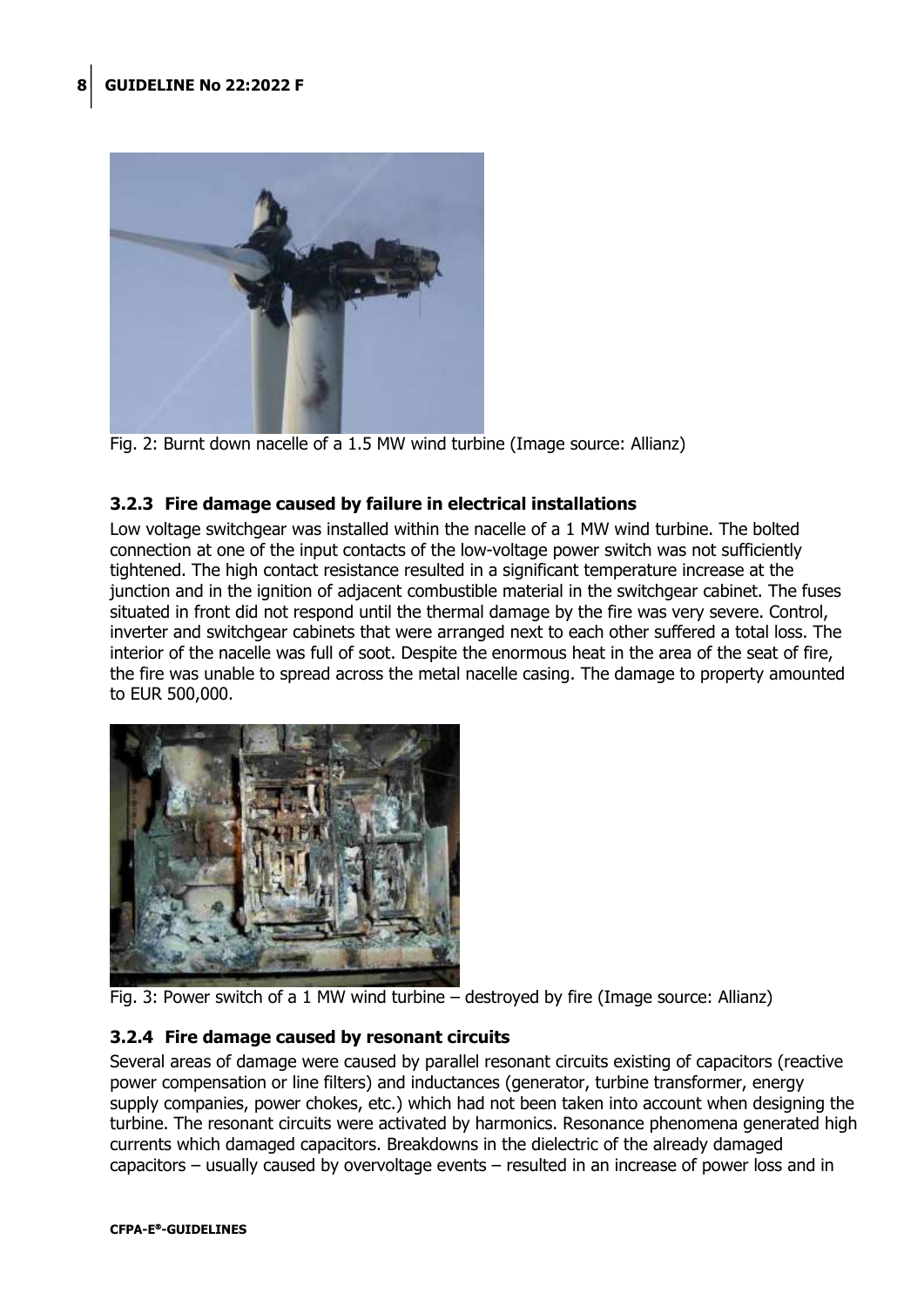some cases in the bursting of the capacitor containers. The resulting fires caused total loss to the reactive power compensation or to the inverter. Protective circuits through discharge resistors and choking were not available in these cases.



Fig. 4: Burst pressure vessel of a line filter capacitor (Image source: Allianz)

## <span id="page-8-0"></span>**3.3 Causes of loss by fire**

Based on loss experiences of insurers, the following paragraphs will provide an overview of typical causes of an outbreak and spread of fire.

The causes of loss by fire are basically the same with offshore wind turbines and with onshore wind turbines. However, due to stronger exposure to environmental conditions and currently still quite limited experiences, the probability of technical defects and thus the risk of fire are probably higher with offshore wind turbines than with onshore wind turbines.

#### <span id="page-8-1"></span>**3.3.1 Increased risk of an outbreak of fire caused by lightning strike**

A large number of cases of loss have shown that lightning strikes are among the most frequent causes of fire at wind turbines. The special risk of lightning strikes arises from the exposed locations (often located at a higher altitude) and the large height of the structure, amongst others.

The risk of fire increases particularly when the lightning protection system is not implemented and maintained properly. If the contact resistance of the lightning conductor path is too high, thermal damage is almost inevitable in case of lightning strike.

#### <span id="page-8-2"></span>**3.3.2 Electrical installations**

Besides lightning strikes, failures in electrical installations of wind turbines are among the most common causes of fire. Fire is caused by overheating following overloading, earth fault/short circuit as well as arcs. Typical failures include the following: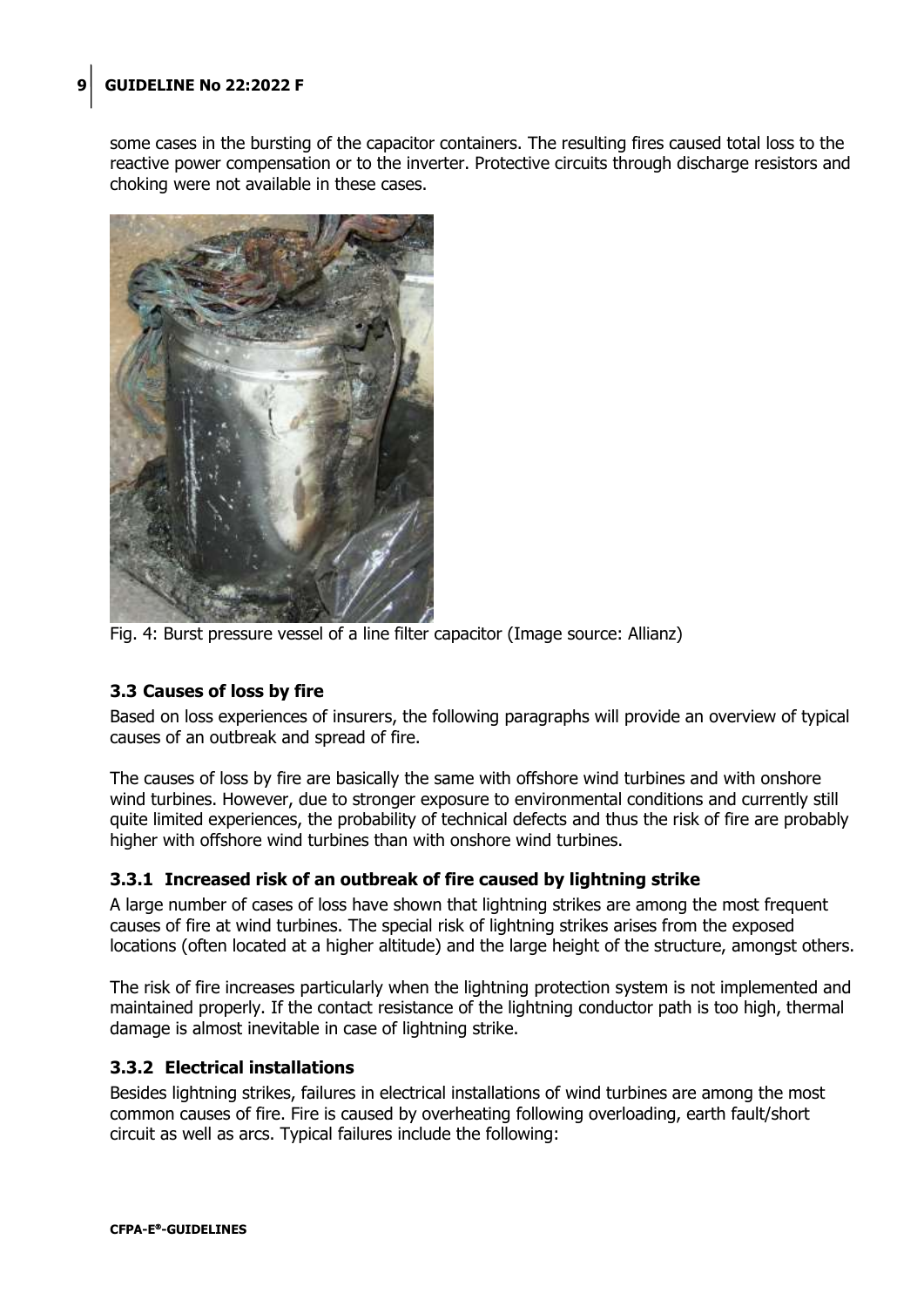- Technical defects or components in the power electronics (e.g., switchgear cabinet, inverter cabinet, transformer) that have the wrong dimensions
- Failure of power switches
- Failure of control electronics
- High contact resistance due to insufficient contacts with electrical connections, e.g., with bolted connections at contact bars
- Insufficient electrical protection concept with respect to the identification of insulation defects and selectivity of switch-off units
- No or no all-pole disconnection of the generator in case of failure/switch-off of the turbine
- Missing surge protection at the mean voltage side of the transformer
- Resonances within RC (resistor-capacitor) circuits (line filter, reactive power compensations).

#### <span id="page-9-0"></span>**3.3.3 Hot surfaces**

If all aerodynamic brakes fail, mechanical brakes, which slow down the rotor, can reach temperatures that result in an ignition of combustible material. In case of such an emergency braking, flying sparks that are caused by mechanical brakes without covers also pose a high risk since flying sparks might also ignite combustible material that is further away. Defects at turbines or parts thereof, e.g., leakage of the oil systems and dirt, increase the risk of fire.

Other risks exist in case of overloading and poor lubrication of generator and gearbox mountings. In these cases the mountings get too hot. Combustible material and lubricants can ignite when they get in contact with hot surfaces. For example, if a failure at the mounting leads to rubbing of rotating components, the flying sparks resulting might cause a fire.

## <span id="page-9-1"></span>**3.3.4 Work involving fire hazards**

Work involving fire hazards relating to repair, assembling and disassembling work, e.g., welding, abrasive cutting, soldering and flame cutting, are a frequent cause of fire. Due to the high temperatures that occur during these activities, combustible material that is in the close or further environment of the working site may get on fire. Welding, cutting and grinding sparks are particularly dangerous since they can ignite combustible material that is at a distance of 10 m and more from the working site. Many fires break out several hours after the completion of work involving fire hazards.

## <span id="page-9-2"></span>**3.3.5 Fire load**

A wide variety of combustible materials that can cause an outbreak of fire and result in a fast spread of fire are being applied in the nacelles of wind turbines, e.g.,

- internal foam sound insulation of the nacelle, in parts contaminated by oil-containing deposits,
- plastic housing of the nacelle (e.g., GRP),
- oil in the hydraulic systems, e.g., for pitch adjustments, braking systems; if there are any damages or if the temperature is very high, high pressure in the hydraulic pipes can cause the hydraulic oil to escape finely nebulized, and this can cause an explosive spread of the fire,
- gearbox oil and other lubricants, e.g., for the generator bearings,
- transformer oil,
- electrical installations, cables, etc.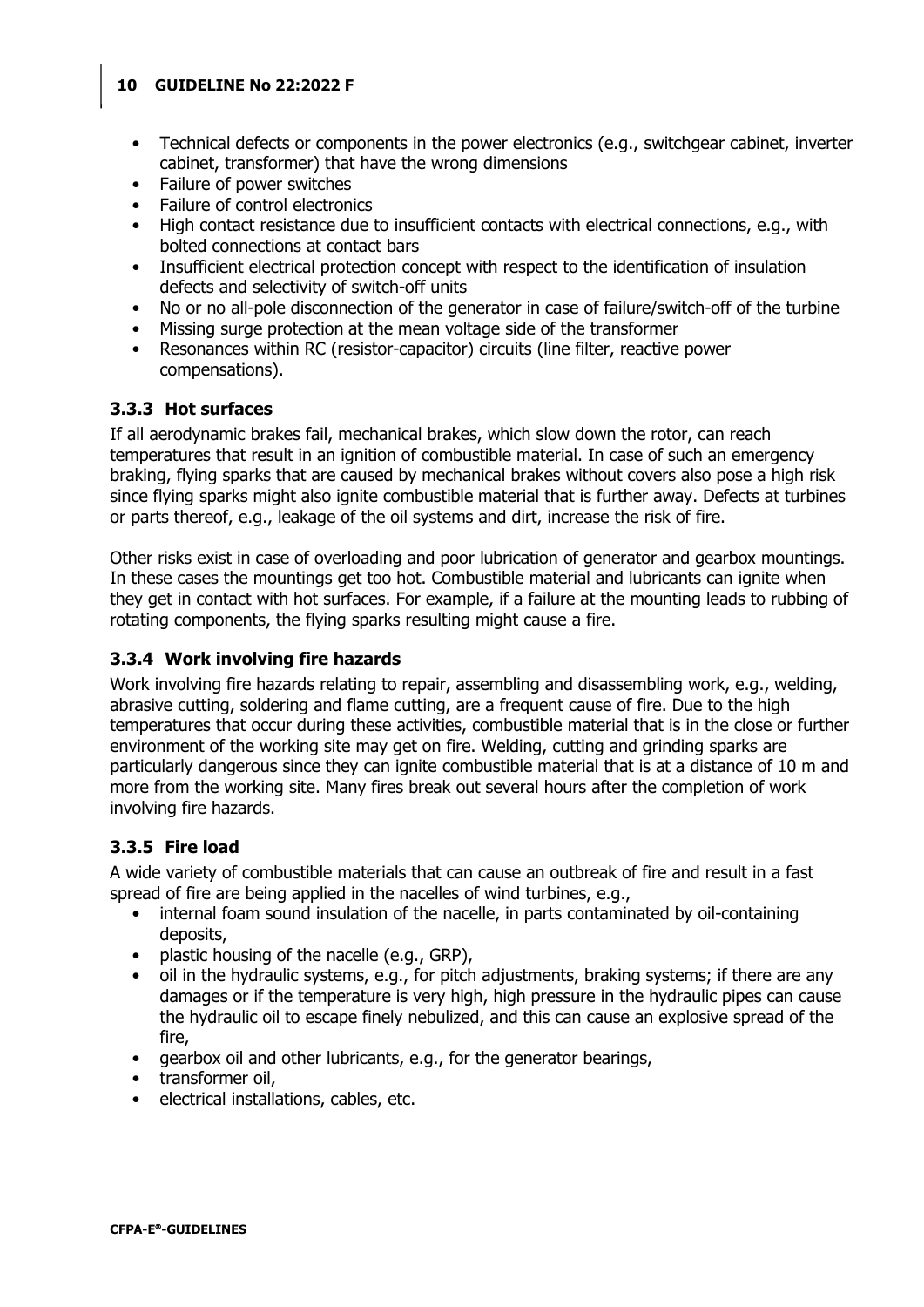Hydraulic oils, oil-containing waste that has not been removed, and lubricants, which are stored in the nacelle are additional fire loads and not only increase the general risk of fire unnecessarily, but increase the risk of a spread of fire.

## <span id="page-10-0"></span>**3.3.6 Strongly limited accessibility for fire fighting**

With the currently available means, fire brigades do not have any chance to fight a fire at wind turbines if the nacelles or rotors are affected. The fire brigade's turntable ladders do not reach the necessary height. Therefore, a nacelle that is on fire cannot be reached from the outside. The way towards the nacelle via ladder or elevator of a burning turbine is also perilous for fire fighters, and therefore, this is also not an option. Fire fighters are exposed to the risk of getting hurt by burning parts falling down even on the ground in the surroundings of the turbine. Due to the fact that there is an increasing trend to integrate transformers into the nacelle, fire fighters also have to pay attention to high-voltage power lines.

With respect to the fires that have occurred so far, the fire fighters' work has been restricted to the protection of the location of the fire and the prevention of secondary fires on the ground or at adjacent installations.

In case offshore wind turbines are affected by fire, manual fire fighting from the outside is not to be expected.

## <span id="page-10-1"></span>**3.3.7 Restrictions with respect to maintenance (servicing, inspection and repair)**

Due to the cramped confines in wind turbines and the limited accessibility of the turbines' components it is very difficult for the maintenance staff to conduct maintenance work appropriately and professionally. The quality of work might suffer from the difficult conditions.

## <span id="page-10-2"></span>**4 Protection targets and protection concept**

Experience has shown that in order to ensure the required fire safety it is always sensible to prepare a fire protection concept after consulting with all parties involved, the insurer in particular. According to this concept, all structural, turbine-specific and organizational protection measures shall supplement each other in terms of risk and protection targets, and any kind of mutual impairment of protection functions shall be excluded. The risks of an outbreak of fire shall be limited effectively by the following, amongst others:

- Use of non-combustible or difficult to ignite materials
- Early fire detection with automatic fire detection/alarm systems
- Frequent as well as professional maintenance
- Automatic switch-off of the turbines and complete disconnection from the power supply system in the case of fire risks being identified
- Training of employees with respect to handling dangerous situations, and in-house regulations with respect to work involving fire hazards, e.g., welding permit procedure.

In order to limit the risks of fire spread,

- early fire detection with automatic fire detection/alarm systems and
- fire fighting with automatic fire extinguishing systems

have proven to be effective in addition to the use of fire resistant components and shall be installed.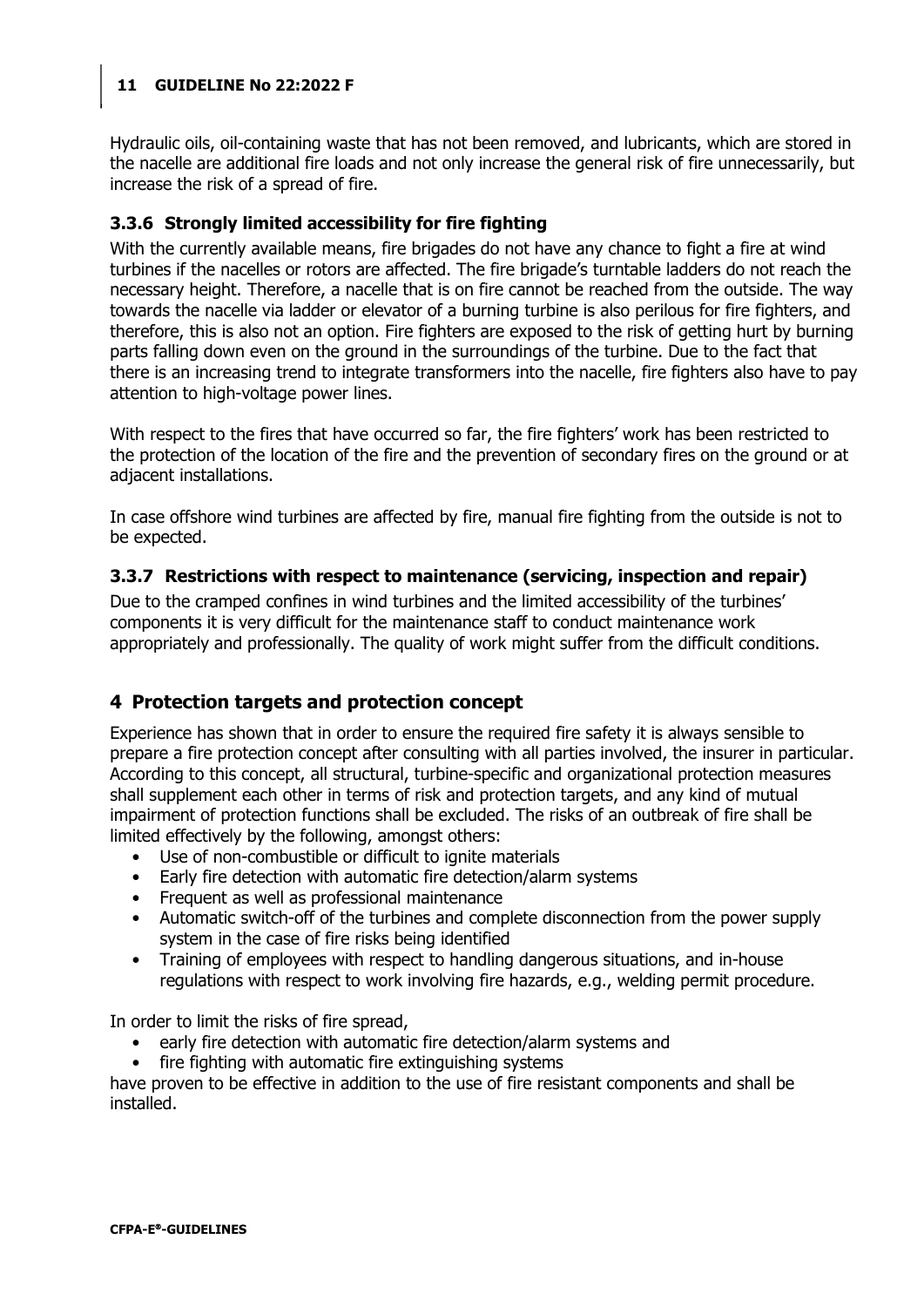Moreover, an emergency plan in order to limit potential damages shall be prepared. The plan must be kept updated. Implementation of this plan should be ensured by means of staff training that take place on a regular basis.

Highly acknowledged rules of technology have been prepared for planning, implementation and operation of these fire precautions as well as for assuring their quality. The present European Guidelines shall be used, harmonised on the special boundary conditions of wind turbines (e.g. climate and temperatures in and outside of the nacelle, etc.).

In addition, changes of the conditions in the power train can be detected early on by means of condition monitoring systems (CMS), and thus the risk of an outbreak of fire due to such changes can be prevented (see also Germanischer Lloyd (GL), guideline for the certification of condition monitoring systems for wind turbines).

In case existing wind turbines shall be revised in terms of fire protection according to this guideline, it should be clarified in advance with authorities, the manufacturer of the turbine, the certifying body of the turbine, and the insurer, amongst others, whether a renewal of the official approval and certification of the turbines might be required due to retrofitting. It is generally sensible to grade the required scope of protection depending on the risk parameters. In doing so, the following have to be taken into account, e.g.,

- loss experiences with different types and components of turbines,
- capacity of the turbine in MW,
- structure of the wind turbine and arrangement of risk components,
- location of the turbine (onshore or offshore),
- amount insured, and
- amount of deductibles.

The required scope of protection for wind turbines may vary depending on the object-specific risk and the risks to be insured, which can also significantly determine the insurability according to the insurers' experience.

Table 1 shows an example of the grading of protection measures by means of so-called protection levels (independent from e.g. the location or capacity of the wind turbine because of the low influence out of that). It is possible to agree upon a different grading of protection measures after consulting with the insurer. Lightning and surge protection according to paragraph 5.1.1 as well as general electrical protection measures according to paragraph 5.1.2 are generally implied.

Thinking about losses due to business interruption, the protection level of a wind energy plant can vary depending on the fact, if the plant is part of wind energy park or if it is a single plant.

Moreover, in case the automatic early fire detection system which serves to monitor the installation is activated, the wind turbine shall be automatically shut down and disconnected completely from the power supply system.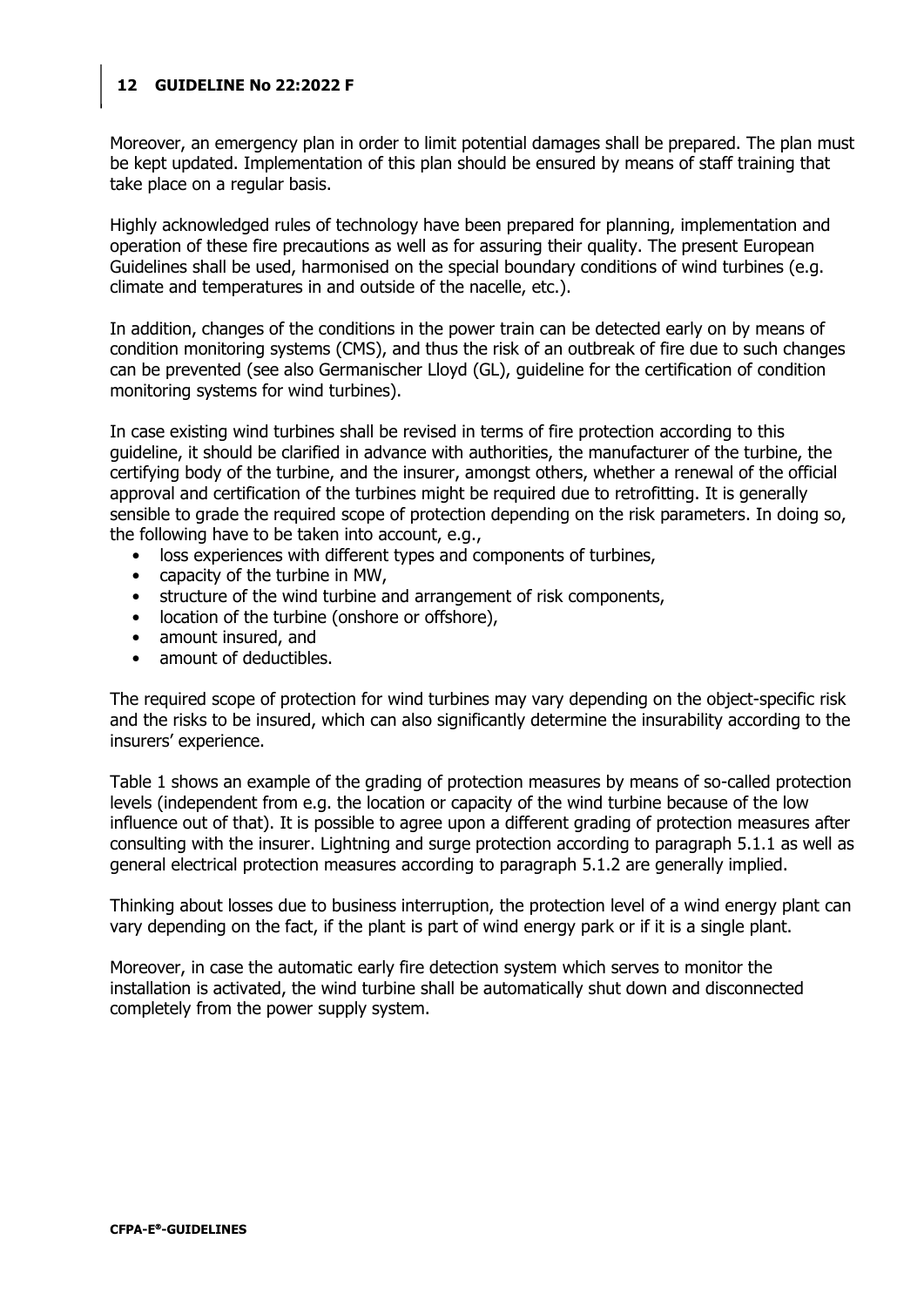| <b>Protection measures</b><br>as modules                                                 | <b>Protection</b><br>levels |              |                         |   |  |
|------------------------------------------------------------------------------------------|-----------------------------|--------------|-------------------------|---|--|
|                                                                                          | $\bf{0}$                    | $\mathbf{1}$ | $\overline{\mathbf{z}}$ | 3 |  |
| Fire detection system - installation and room monitoring                                 | x                           | x            | $\mathbf{x}$            | x |  |
| Fire extinguishing systems - installation protection                                     |                             |              |                         |   |  |
| Control, inverter and switchgear cabinets (LV/MV)                                        |                             | x            | X                       | X |  |
| <b>Transformer</b>                                                                       |                             |              | x                       | x |  |
| <b>Hydraulic system</b>                                                                  |                             |              |                         | x |  |
| Slip ring housing of the generator                                                       |                             |              |                         | x |  |
| Fire extinguishing systems – room protection                                             |                             |              |                         |   |  |
| Raised floors with oil sump and cable and electrical<br>installation                     |                             |              | $\mathbf{x}$            | X |  |
| Nacelle with generator, transformer, hydraulic systems,<br>gearbox, brake, azimuth drive |                             |              |                         | x |  |
| Hub with pitch drive and generator, if applicable                                        |                             |              |                         | X |  |
| Tower base/platform with existing installations, if<br>applicable                        |                             |              |                         | x |  |

Table 1: Examples of protection levels

Evidence of the effectiveness and reliability of turbine-specific fire precautions can be provided through use of components and systems approved by an independent third party certification body.

The overall fire protection concept for wind turbines shall be checked by an independent, acknowledged body after consultation with the insurer, if applicable, with respect to whether an adequate protection against risk is ensured for the respective wind turbine.

## <span id="page-12-0"></span>**5 Protection measures**

The following explanations represent an instruction for specifying fire precautions in the framework of a turbine-specific fire protection concept.

## <span id="page-12-1"></span>**5.1 Reducing the risks of an outbreak of fire**

Potential risks of fire and explosions should be identified and important aspects of fire protection should be taken into account during the planning and construction phase.

#### <span id="page-12-2"></span>**5.1.1 Lightning and surge protection**

Wind turbines have to be equipped with comprehensive lightning and surge protection that is adjusted to the individual type of turbine. Systems for lightning and surge protection have to be planned, build and operated like other components of the wind turbine according to the acknowledged rules of technology.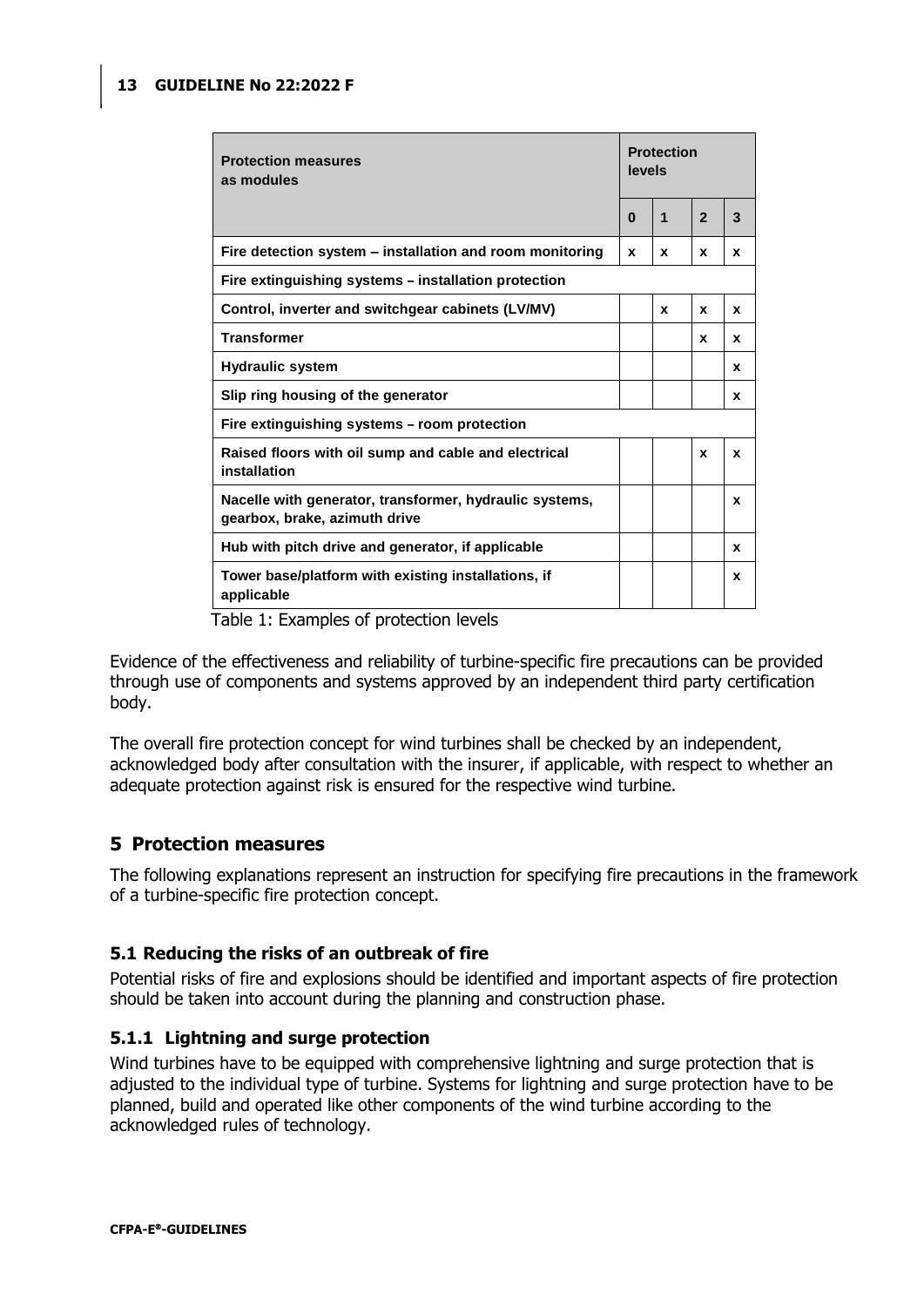In order to plan systems for the purpose of lightning and surge protection it is necessary to do a risk evaluation or to assume the highest possible risk according to IEC 62305 (lightning protection level I = LPL I). When evaluating the risk, the possible lightning paths, e.g., from the rotor blade via hub, nacelle and tower to the foundation, have to be recorded and observed exactly.

Lightning and surge protection have to cover the nacelle and rotor blades, in particular, as well as any kind of electrical installations or equipment, including cable lines that are relevant for the operation and safety.



Fig. 5: Allocation of lightning protection zones (LPZ) at wind turbines with metal nacelle (Source: Phoenix Contact)

Attention has to be paid to the allocation of the wind turbines' components to individual lightning protection zones depending on the disturbance variable through partial lightning currents and switching surges that may be expected.

In order to design the turbines' components for lightning protection, the relevant protection level of the turbines has to be defined. In doing so, at least protection level II should be chosen for a comprehensive lightning protection system for wind turbines.

However, as is the case with high towers, low current lightning also poses a challenge to wind turbines. "Therefore, protection areas at the tower, nacelle, hub and rotors – also rotating – should be identified by means of the so-called rolling sphere method.

## <span id="page-13-0"></span>**5.1.2 Minimizing the risk of electrical systems**

The protection technology, which comprises any electrical installations as well as measures for identifying power system faults and other abnormal operating conditions at wind turbines and the associated peripheral systems, shall be state of the art and comply with current national standards. Its main task is to identify flaws selectively and to switch off faulty parts of the power system or individual electrical equipment, e.g., transformer, line, generator, immediately. There is currently no sufficient protection in most of the older wind turbines.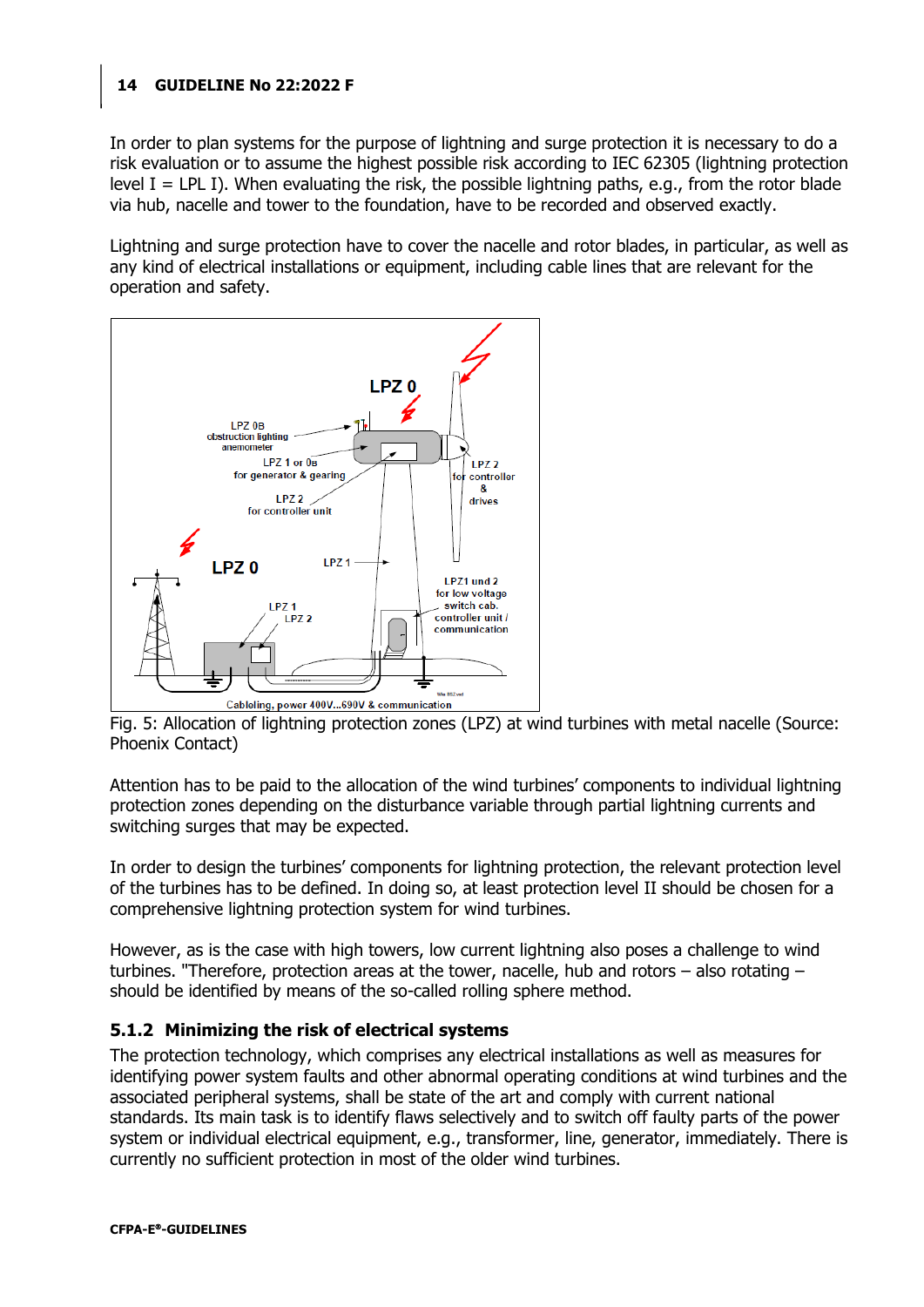Graded protection concepts which create mutual reserve protection through the integration of the protection systems of adjacent equipment provide the best possible protection against fire. This applies to the overall system planned by the plant's manufacturer and the wind farm developer and for components which the planner creates on his own according to the plant manufacturer's requirements. For example, with the respective configuration, the risk of fire arising from an arc in a low-voltage switchgear can be prevented despite failure of the power switch. Appropriate arcing fault protection systems detect the fault and open the medium-voltage switch at the transformer's high-voltage side. Thus, the faulty component is being selectively disconnected from the power system. The same goes for high-resistance earth faults which emerge between low-voltage power switch and transformer.

The protection systems have to ensure immediate, controlled shutdown of the wind turbine with subsequent all-pole (medium-voltage side) disconnection from the power system. The activating of protection systems shall send a fault message to the remote control.

#### <span id="page-14-0"></span>**5.1.3 Minimizing combustible material**

Hydraulic and lubricant oils should be chosen according to the following characteristics: in addition to their technical features required, they should preferably be non-combustible or have a high flash point, which is significantly above the operating temperatures of the systems.

The application of combustible material, e.g., foamed plastics such as PUR (polyurethane) or PS (polystyrene) as insulating material or GRP (glass-reinforced plastics) for coverings and other components shall be avoided for fire protection reasons.

If the application of non-combustible material is impossible in individual cases, the material used shall at least be of low flammability. Moreover, closed-cell material with washable surface shall be used in order to avoid intrusion of impurities, oil leakage, etc., which otherwise would increase the risk of fire in the course of the operating time.

Cables and lines shall be used that preferably

- produce only slightly poisonous and corrosive decomposition products,
- do not cause much smoke and cause only little pollution of the rooms and content,
- do not support fire spread

when they burn.

When working with components that contain flammable liquids or oils, it must be made sure that leaking fluids are collected safely, e.g., by installing trays or be applying non-combustible oil binding agents. Leakages are to be removed immediately.

After the work has been completed, the collected fluids must be disposed properly, and contaminated oil binding agents must be removed from the system.

Combustible materials as well as auxiliary materials and operating materials are not allowed to be stored within the wind turbine.

#### <span id="page-14-1"></span>**5.1.4 Avoidance of possible ignition sources**

Possible ignition sources include, e.g.:

- Lightning current
- Flying sparks occurring during the brake application of a mechanical brake
- Short circuit and arc as we ll as resonant circuits with e lectrical devices and systems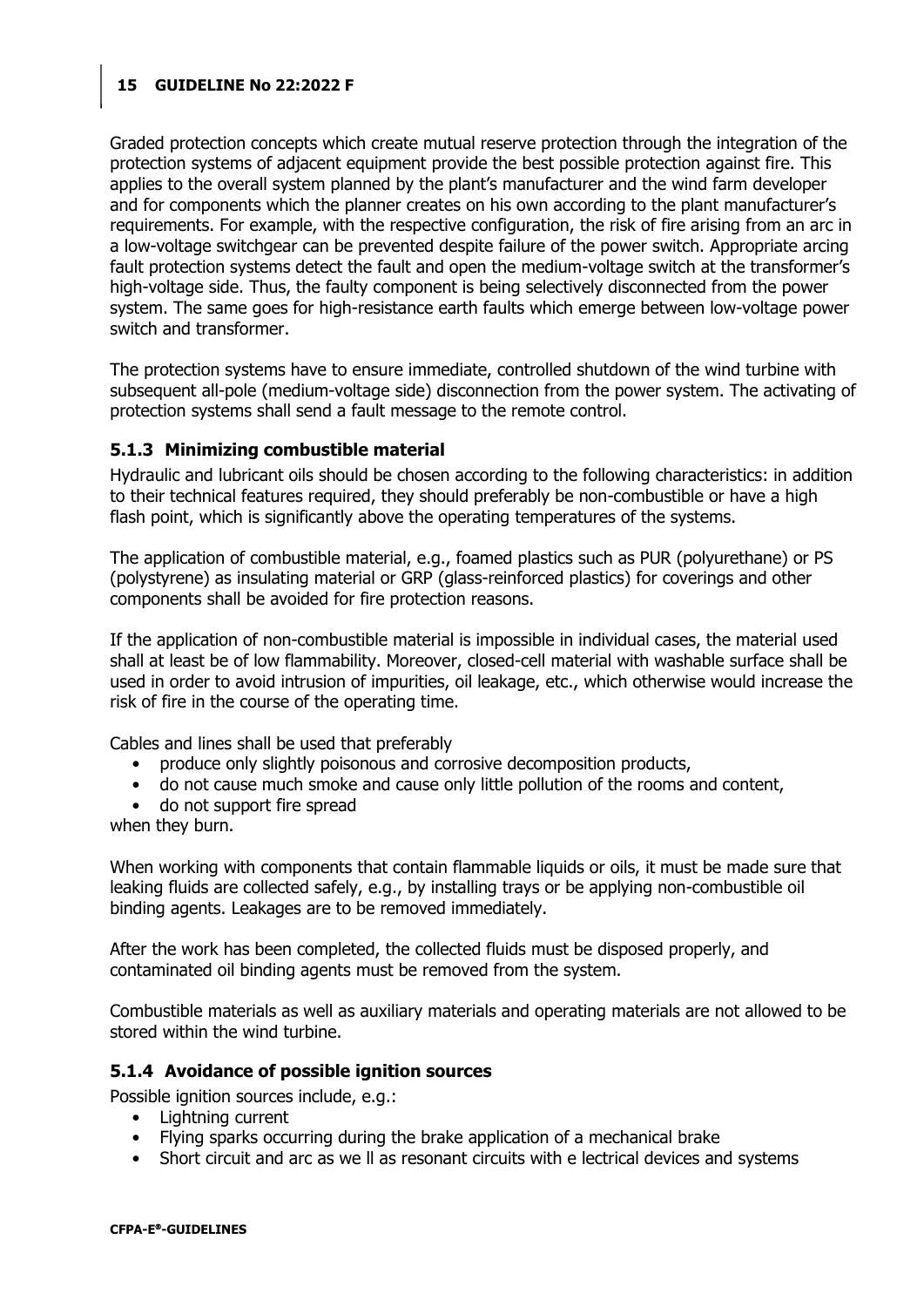- Hot surfaces, e.g., bearings, brake disk
- Spontaneous ignition through dirty cleaning cloths (e.g., oil, solvents).

Components and the before mentioned possible ignition sources must be arranged and executed so that combustible material is not set on fire during normal operation or in case of malfunctions. In order to ensure this it is necessary to install coverings, baffle plates or the like that are made of non-combustible material. Electrical equipments shall be secluded.

<span id="page-15-0"></span>Dirty cleaning cloths must be disposed when leaving the wind turbine.

## **5.1.5 Work involving fire hazards**

Work involving fire hazards relating to repair, assembling or disassembling work shall be avoided. If this is impossible, it must be checked whether so-called cold procedures (sawing, screwing, cold bonding, etc.) can be used instead.

If work involving fire hazards cannot be avoided it is mandatory to take fire precautions prior, during and after the work in order to avoid an outbreak of fire or to detect a fire early on, and to fight it effectively.

For more information on hot works see CFPA Guideline No 12:2006

#### <span id="page-15-1"></span>**5.1.6 Maintenance (servicing, inspection and repair) of mechanical and electrical systems**

Fires caused by technical defects at electrical and mechanical systems represent the most frequent causes of loss. Means to reduce such kind of loss include regular maintenance according to the manufacturer's instructions (maintenance manual) and inspections of the systems as well as timely repair of identified deficiencies.

One tool serving this purpose, which is already available at many wind turbines, is systems that automatically monitor important operating parameters such as the pressure and temperature of mechanical and electrical systems such as transformer, generator winding, gearboxes, hydraulic systems or bearings. If the limiting value is exceeded or is not reached, there must be some kind of alarm and finally an automatic shutdown of the wind turbine. In the course of type testing and certification processes of wind turbines, the monitoring of operating parameters is usually taken into account.

Electrical installations and monitoring systems in wind turbines have to be examined by experts on site on a regular basis. At least every five years the gas and oil of the transformer insulation liquid has to be analysed.

The analysis allows drawing a conclusion on the quality of the insulating oil and provides insights with respect to possible electrical defects, thermal overloads of the transformer, and the condition of the paper dielectric. If there are any defects in the active component of oil transformers, there is the risk of an explosion due to large electrical currents in connection with the insulating oil as fire load resulting from rapidly increasing internal pressure in the boiler. With respect to drytype transformers, the surface has to be controlled annually, and it has to be cleaned if necessary. Additional safety is provided by installations that serve the optical detection of partial discharge (spark switch).

Recurring inspections of electrical installations shall take place every two years.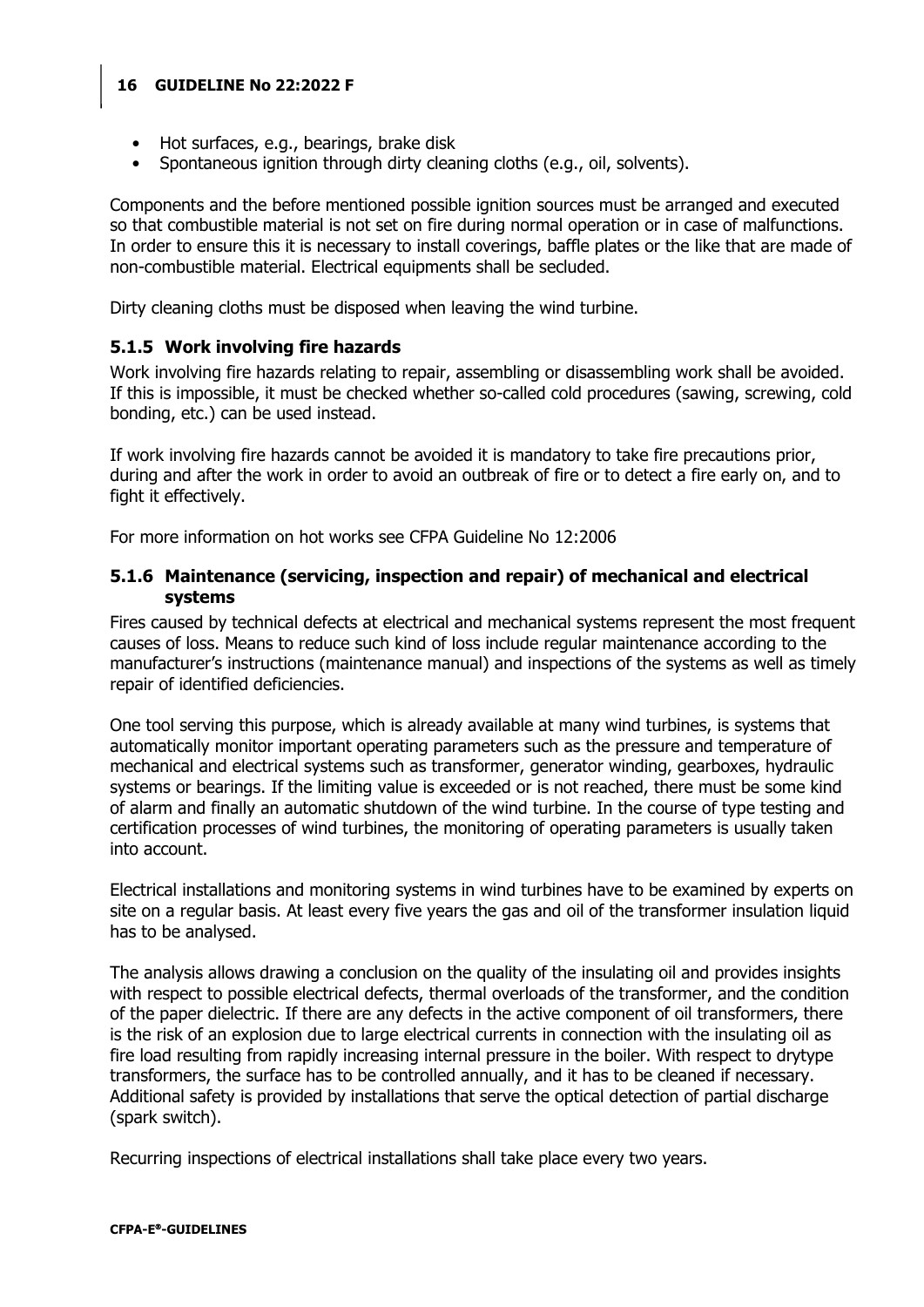In addition to these inspections, thermography at the electrical installations shall be examined on a regular basis, e.g., in the following areas:

- Connection areas and, if possible, contacts of the LV HRC fuse switch disconnections
- Clamping devices and terminal strips, respectively, in distribution boards as well as switch terminal blocks and control terminal blocks
- Connection areas and, if possible, contacts of bus bars, contactors, capacitors, etc.
- Connection areas and surfaces of transformers, converters, and engines
- Power cable and cable bundles, respectively
- Surfaces of equipment which may pose a risk in case of heating.

Thermography inspections must be conducted by an approved expert (or comparable for countries, where no certifying system exists) who disposes of the technical qualification and the required measuring instruments. For more information on thermography experts see CFPA Guideline No 3:2003.

Mobile devices which are applied in the course of maintenance and repair have to be inspected on a regular basis according to national requirements. Basically the recommended period is for that is semi-annually; with an unique annually period in maximum in between.

Lightning protection systems have to be inspected by an approved expert at regular intervals, the recommended period is in minimum annually. The inspection of the operability and condition of the lightning protection system includes a visual inspection of all air terminals and down conductors as well as measuring the contact resistance of the conduction path from the air terminals in the rotor blades to the ground terminal lug and measuring the ground resistance of the foundation.

The ground resistance of the foundation according to EN 62305-3 has to be measured in addition in the course of this recurring inspection.

The result of any maintenance activities must be documented in written form, e.g., in a maintenance specification sheet or a report book. Deficiencies that have been identified during maintenance or testing shall be fixed immediately. The correction of deficiencies has to be documented and reviewed.

## <span id="page-16-0"></span>**5.1.7 No smoking**

The entire area of the wind turbine must be declared a non-smoking area.

In order to ensure compliance with the ban on smoking, employees and external companies, if applicable, must be instructed accordingly, and sanctions shall be imposed in case of violation of the ban. "No Smoking" signs have to be put up clearly and permanently right at the entry areas of the wind turbine.

## <span id="page-16-1"></span>**5.1.8 Training**

Service staff and authorized external companies, if applicable, are to be instructed on the risks of fire at the wind turbine on a regular basis. Instructions may include, amongst others:

- Preventing risks of fire
- Functionality of fire protection systems and installations installed as well as how to handle them
- Correct behaviour in case of fire, e.g., alerting assisting bodies
- Correct use of fire extinguishers.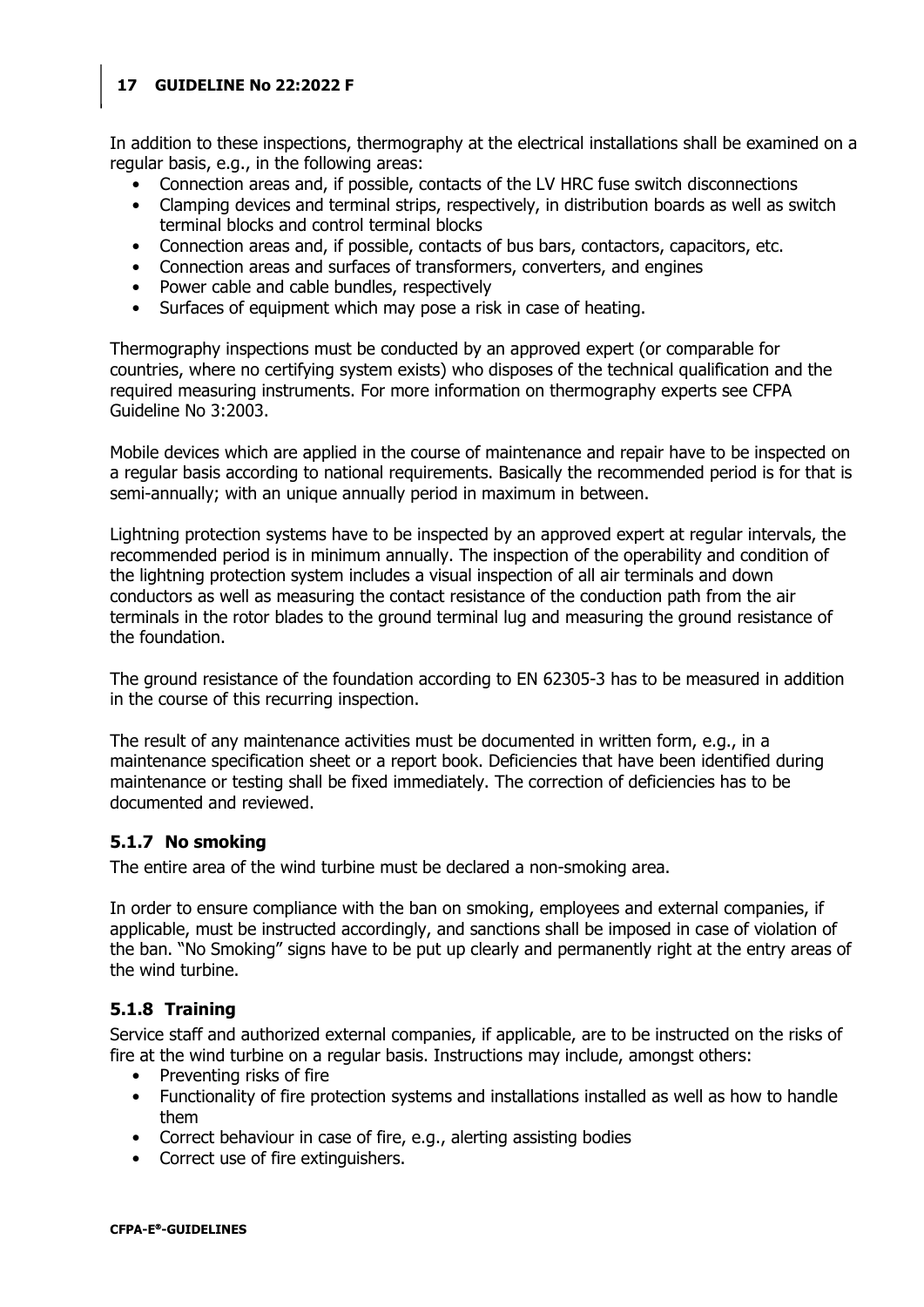It is recommended to conduct fire protection training, e.g., fire alarm tests, rehearsals for implementation of the emergency plan and evacuation of the nacelle, at regular intervals, and to involve the local fire brigade (for onshore wind turbines) into this training.

## <span id="page-17-0"></span>**5.1.9 Prevention of forest fires**

The possibility of the occurrence of a forest fire due to a fire in a wind turbine can be easily prevented by adopting the measures to clean up the area where the tower is located, so that its surroundings are free of all scrub and low bush that can contribute to the spread of fire in a strip of 25 m.

## <span id="page-17-1"></span>**5.2 Fire detection and fire fighting**

Operating conditions, first environmental and weather conditions, for fire protection systems at wind turbines may vary significantly. The following, in particular, has to be taken into account, e.g.,

- effects of atmospheres containing salt (offshore wind turbines),
- significant fluctuations of temperature due to the change of day and night, e.g., cooling down significantly at night and intensive sun shining at day,
- vibrations,
- oil deposits,
- air change und flow conditions in the nacelle.

Moreover, increased humidity, e.g., due to the location, and construction of the wind turbine may have an impact on the functionality of the turbine's technology.

Therefore, effects that may have an impact on the effectiveness and reliability of the fire protection technology have to be taken into account already in the planning phase of the turbine, and they have to be adjusted to the different techniques and constructions applied at wind turbines.

#### <span id="page-17-2"></span>**5.2.1 Fire detection**

In order to effectively limit fire and consequential loss, fires at wind turbines shall also be detected early on by automatic fire detection systems, in particular, since wind turbines are usually operated without any on-site staff. Distinction is basically made between room and installation monitoring.

On the one hand, automatic fire detection serves to inform the control unit, and on the other hand, it serves to activate the extinguishing devices automatically plus to shut down the wind turbine automatically, if necessary.

#### **Room monitoring**

The nacelle and parts of the tower in which the wind turbine technology is installed as well as external transformer and electric power substations are to be monitored by an automatic fire detection system.

Raised floors and ceiling voids or the like with fire loads, e.g., cables and other lines, have to be included in the monitoring.

Fire detectors have to be qualified for the area to be monitored and for the fire characteristics to be expected. Special environmental conditions, e.g., temperature, humidity, and vibrations, have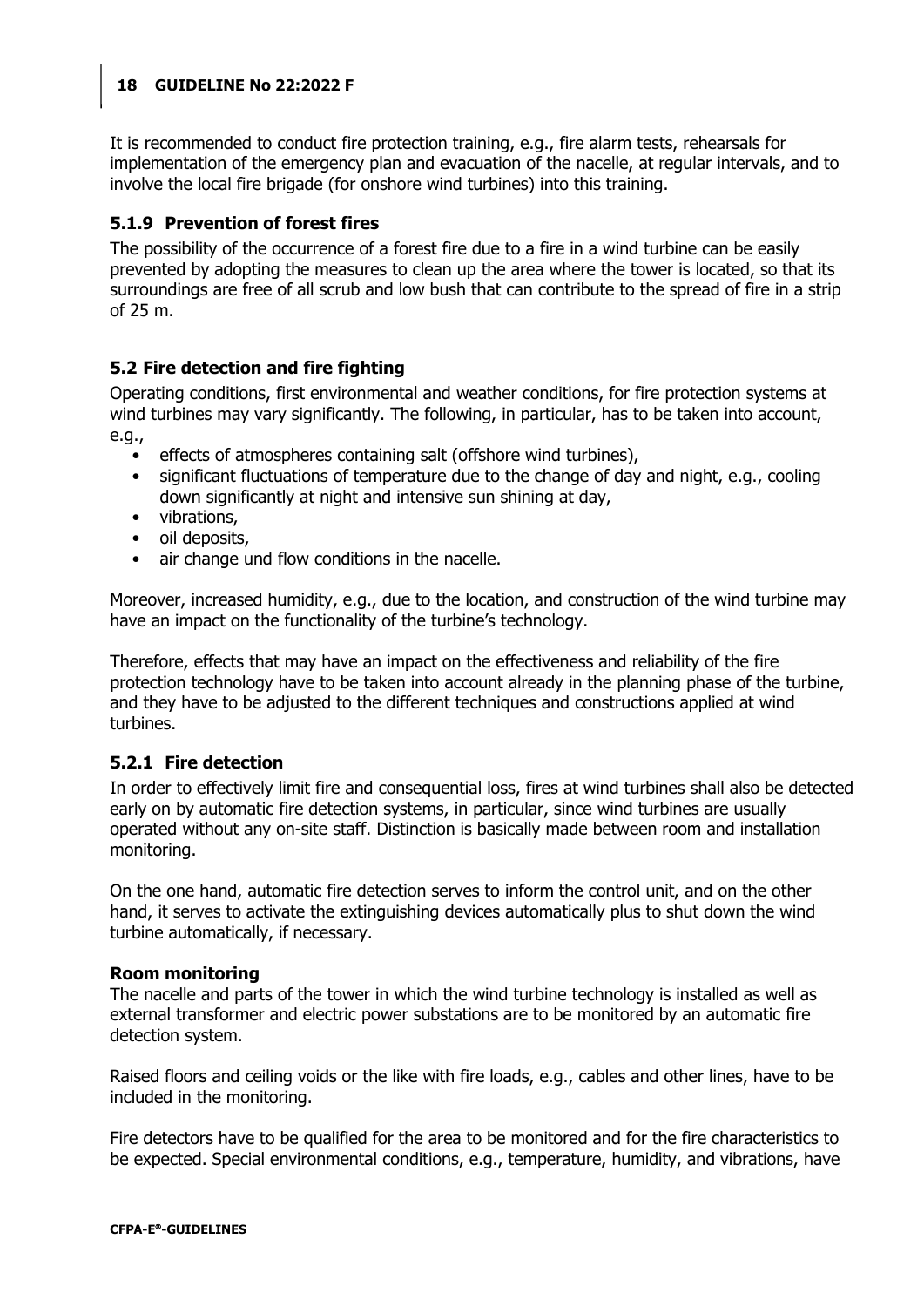to be taken into account when selecting and operating fire detectors; detector heating may be applied, if applicable. Fire detectors with the characteristic "smoke" should preferably be applied for the monitoring in wind turbines.

#### **Installation monitoring**

Applications which are operated, e.g.,

- encapsulated,
- forced-air-cooled and
- in rooms with high air change rate,

e.g. switchgear and inverter cabinets, monitoring of installations is required in addition to the monitoring of rooms. Also for the monitoring of installations, "smoke" should preferably be used as fire characteristic.

The fire detectors' qualification is to be reviewed for each individual turbine depending on the respective operating conditions at the wind turbine and after consulting with the system's owner (manufacturer). Attention is to be paid to optimal fire detection and limitation of false alarms or nuisance alarms, in particular.

Mineral oil transformers shall be protected with so called "Buchholz" relays (pre-alarm and main alarm with shutdown) in addition to room monitoring fire detection and temperature monitoring.

Automatic early fire detection only makes sense if at least the following reactions are triggered in case of activation:

- Fire alarm with alarm signal being forwarded to a continuously manned post
- Shutdown of the wind turbine and complete disconnection from the power supply system
- Activation of the installation and room protection extinguishing system with two-detector dependency (according to EN 54, type B)

Detection systems that allow different alarm thresholds offer the possibility to induce gradual reactions depending on the alarm thresholds, e.g., pre-alarm, main alarm, etc..

When selecting a fire detection system it is important to pay attention to the fact that the maintenance required can be ensured in a feasible way given the location and the little space in the nacelle.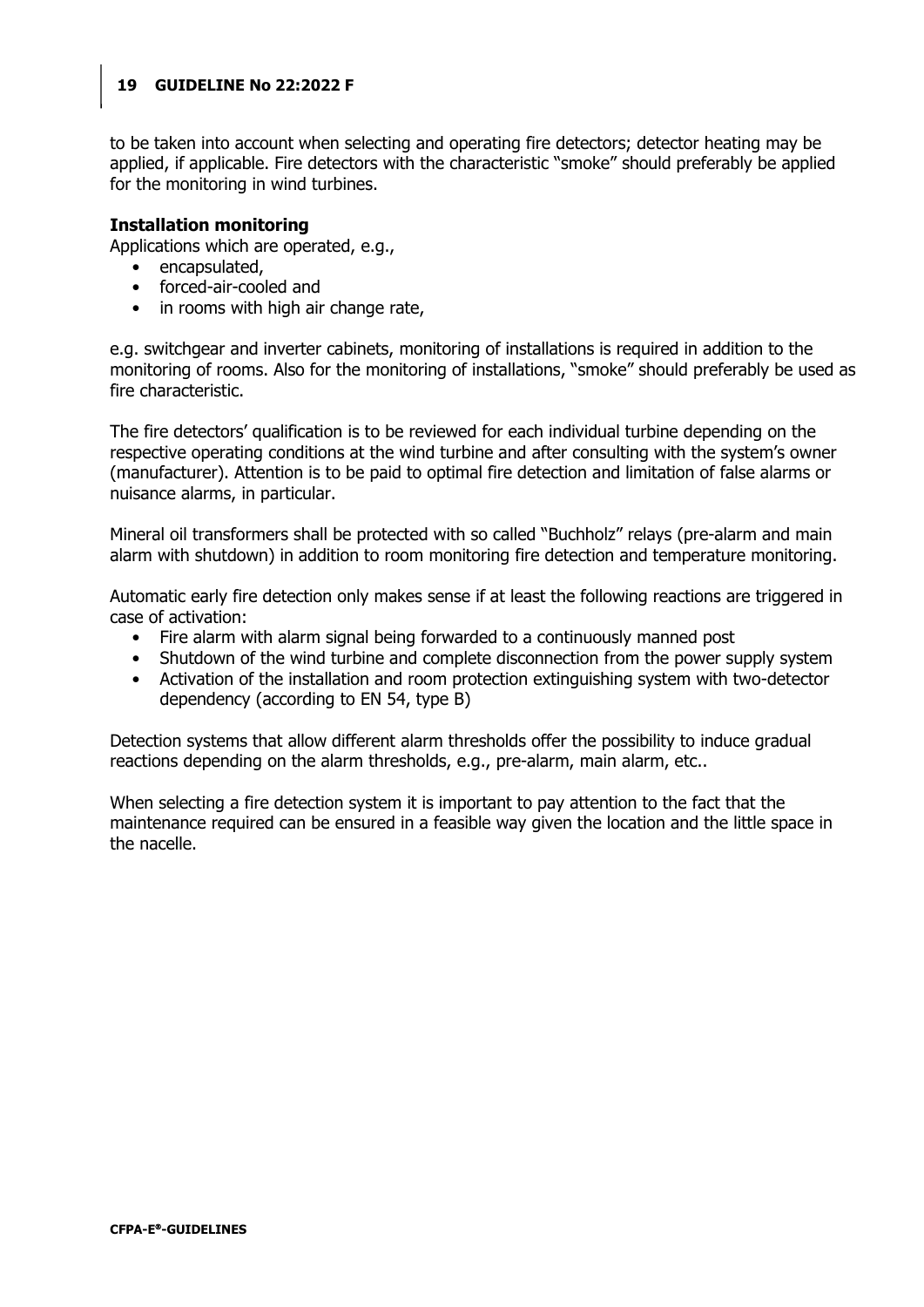| <b>Type of detector</b>                                               | Smoke detector          |                            |               | <b>Heat detector</b><br>(index "R"<br>according to DIN<br>EN 54-5) |           | <b>Flame</b><br>detector |    | Multi-sensor<br>smoke detector |                                  |
|-----------------------------------------------------------------------|-------------------------|----------------------------|---------------|--------------------------------------------------------------------|-----------|--------------------------|----|--------------------------------|----------------------------------|
|                                                                       | Point-<br>shaped        | Multi-<br>point-<br>shaped | Linear        | Point-<br>shaped                                                   | Linear    | IR.                      | UV | <b>Smoke</b><br>and<br>heat    | <b>Smoke</b><br>and<br><b>CO</b> |
| <b>Room/Installation</b>                                              | Scat-<br>tered<br>light | Aspirat-<br>ing            | Light<br>beam |                                                                    |           |                          |    |                                |                                  |
| Nacelle with transformer,<br>including hub and raised<br>floors       | ä,                      | $\ddot{}$                  |               |                                                                    |           |                          |    |                                |                                  |
| Central electric power<br>substation, switch cabinet<br>rooms         | $\ddot{}$               | $\ddot{}$                  | $\ddot{}$     | $\ddot{}$                                                          | $\ddot{}$ | $\blacksquare$           |    | $\ddot{}$                      | $+$                              |
| Tower base/platform with<br>available installations, if<br>applicable |                         | $\ddot{}$                  |               | $+$                                                                |           |                          |    |                                |                                  |
| Switchgear cabinets                                                   | $+$                     | $\ddot{}$                  |               |                                                                    |           | $\blacksquare$           |    | $+$                            |                                  |
| Hydraulic systems                                                     | ۰                       | $\ddot{}$                  |               | $\ddot{}$                                                          |           | $\blacksquare$           | Ĭ. | $\blacksquare$                 |                                  |
| Transformer                                                           |                         | +                          |               | Buchholz relay                                                     |           |                          | ٠  |                                |                                  |

\* basically suitable - not likely suitable

The data in this table refers to the basic suitability of several types of detectors with respect to functionality and general application conditions in the respective area of the wind turbine's system; it serves as orientation guide and does not replace the required proof of suitability as well as the object-specific technical planning by appropriate specialist planners, e.g., certified installers. Type-specific characteristics of wind turbines and fire detection systems have to be taken into account after consulting with the insurer (e.g., Insurer engineering department) as well as the certifying body for wind turbines, if applicable (for more information on detection systems see also CEA-Specifications for the planning and installation of fire detection systems at www.cea.eu).

Table 2: Support information on the selection of fire detectors for monitoring rooms and installations

## <span id="page-19-0"></span>**5.2.2 Fire fighting**

Due to the fact that wind turbines are usually operated without any on-site staff and due to the time-consuming accessibility (in case of offshore wind turbines, in particular) and the strongly limited accessibility for fire fighters, effective fire fighting and thus limitation of loss can be ensured by automatic fire extinguishing systems.

#### **Fire extinguishing systems**

For the purpose of effective fire protection of wind turbines, automatic, stationary fire extinguishing systems shall be installed. Gas extinguishing systems as well as fine water spray systems are suitable (taking into account the special conditions given and the personal safety for the staff). These fire extinguishing systems can be used as installation- or room protection systems or as a combination of both. Installation protection systems have a selective effect on the device or component to be protected.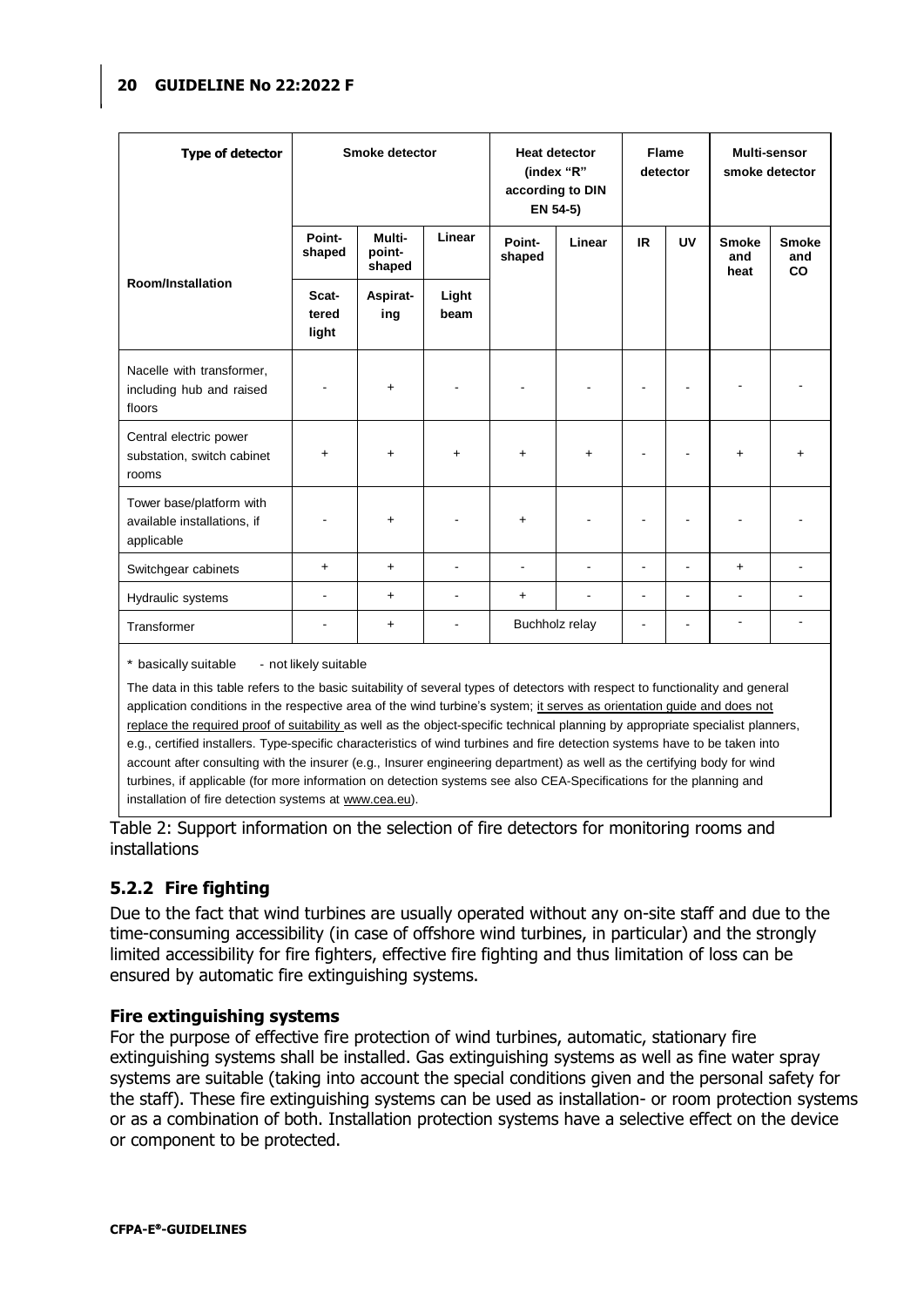Before the fire extinguishing system is activated, the air-conditioning or ventilation system must be switched off automatically.

With respect to the application at wind turbines, extinguishing agents that are as residue-free, non-corrosive and non-electro conductive as possible, and which are suitable with respect to the prevalent environmental conditions at wind turbines (temperature, weather, impermeability of the installations and rooms to be protected) and the fire loads would be desirable. The following systems can be applied at wind turbines, depending on the intended type of application:

- Carbon dioxide (CO2) fire extinguishing systems
- Inert gas extinguishing systems
- Fine water spray systems (water mist systems)
- Water spray systems (transformer and electric power substation, respectively). Foam extinguishing systems can be used with every allowed kind of foam expansion.

Powder extinguishing systems as well as aerosol extinguishing systems cannot be recommended for application at wind turbines since they may cause consequential loss.

Suitability of automatic fire extinguishing systems for the purpose of room and installation protection is to be reviewed for each individual turbine by taking into account the respective operating conditions at the wind turbine and by consulting with the manufacturer. The following aspects, in particular, have to be taken into account:

- Effectiveness of extinguishing
	- $\circ$  Required extinguishing gas concentration and impingement of water, respectively
	- o Application (residence) time for gas extinguishing systems (taking into account possible reignition)
	- o Operating time of water extinguishing systems (taking into account an effective extinguishing success)
	- o Impermeability of the room/pressure relief
- Storing of extinguishing agents (required quantity, weight, etc.)
- Volume/Required space
- Installation/Approval, implementation
- **Maintenance**
- Reliability (robustness of the systems with respect to susceptibility to failure in order to limit maintenance and inspection intervals)
- Cost

In order to ensure the effectiveness of gas extinguishing systems it is necessary to pay special attention to the planning requirements in connection with the pressure relief openings that will have to be provided. Moreover, attention should be paid to the required protection regulations with respect to the safety of persons when applying gas extinguishing systems.

Each extinguishing system has certain limits of applicability or advantages and disadvantages, respectively. Therefore, the suitability of the chosen extinguishing system has to be reviewed for each individual application because of the large number of possible parameters and the given conditions that are to be adhered to in order to ensure the effectiveness of extinguishing.

Fire detection, alarm, alarm control, triggering of a fire extinguishing system and its monitoring is usually done by a fire detection system approved for this purpose (see paragraph 5.2.1).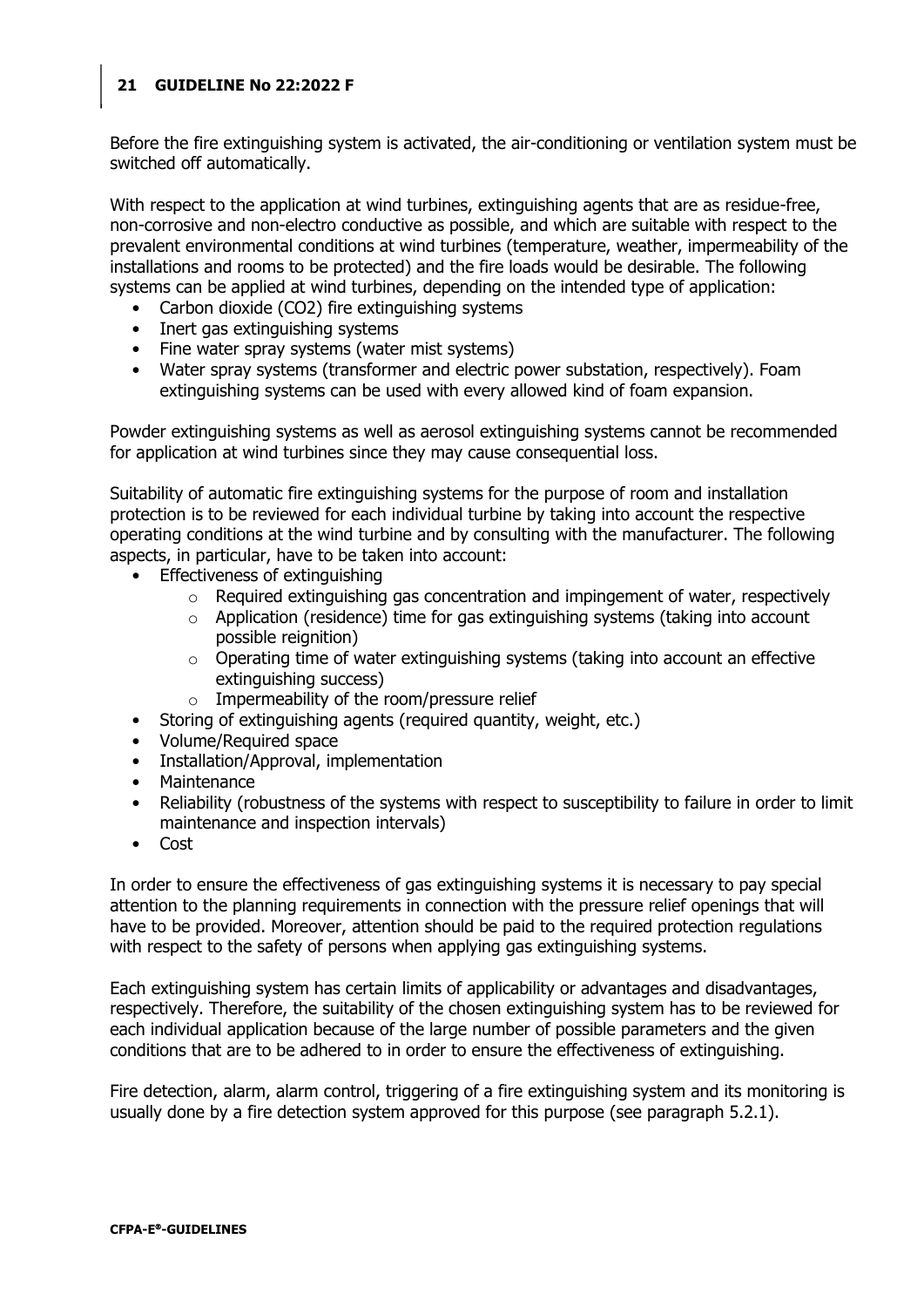#### **Fire extinguishers**

In order to fight initial fires it is necessary to provide a sufficient number of appropriate and operational fire extinguishers in accordance with national standards. They shall be available in all rooms in which a fire may occur, amongst others in the nacelle, in the tower base and in the electric power substation which might be arranged externally.

The extinguishing agent is to be adjusted to the existing fire loads. Due to the negative impacts of extinguishing powder on electrical and electronic equipment, it is recommended to refrain from using powder extinguishers if possible.

At least in minimum one 5 kg CO2 fire extinguisher and one 9 l foam fire extinguisher must be installed in the nacelle (pay attention to the risk of frost). And at least in minimum one 5 kg CO2 fire extinguisher must be installed at the intermediate levels and at the tower base in the area of the electrical installations each.

Fire extinguishers have to be inspected by an expert at regular intervals, at least every two years. In case the extinguisher is subject to high stress, e.g., due to environmental impacts, shorter time intervals might be required as determined by a risk assessment.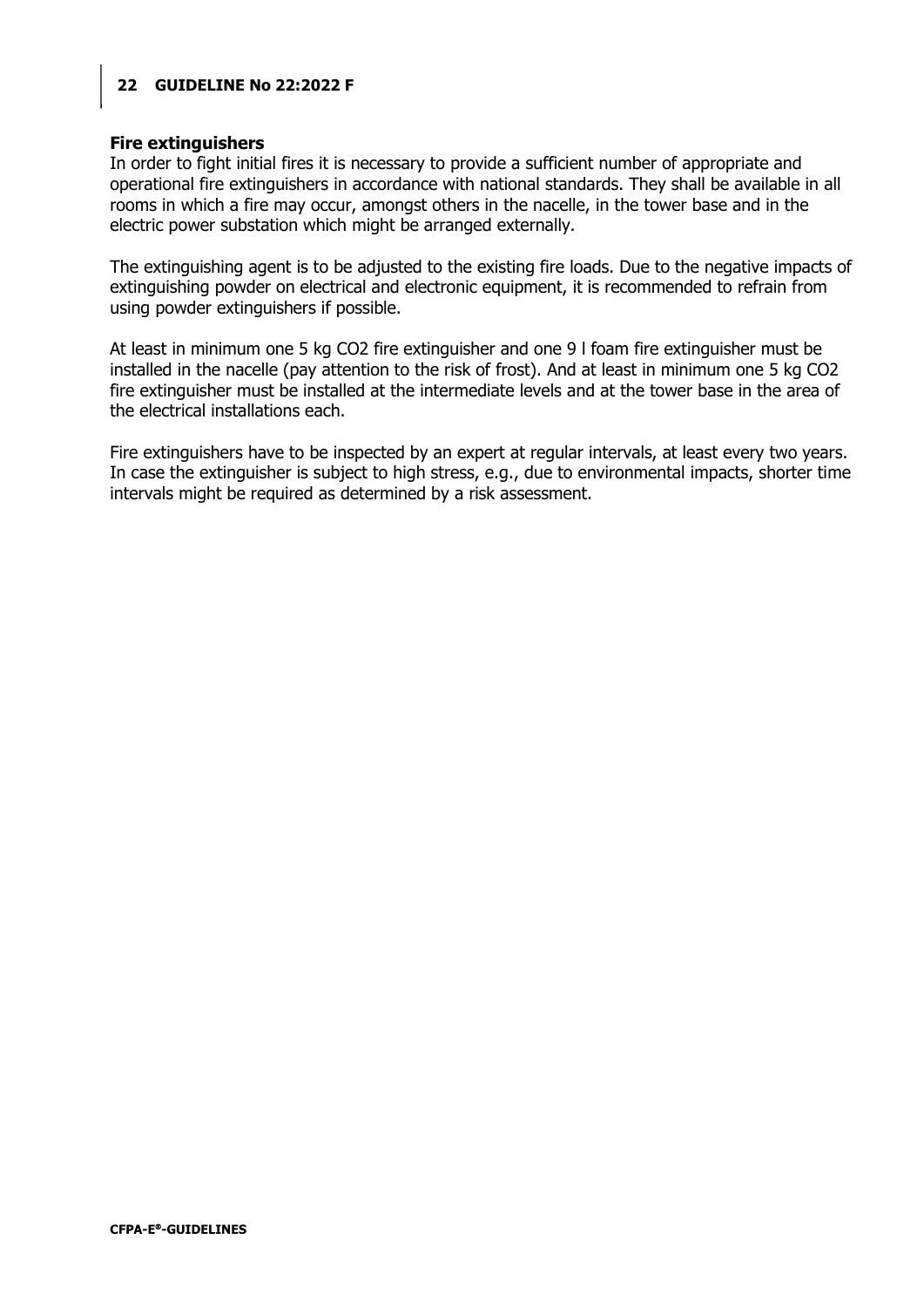| <b>Extinguishing systems</b><br><b>Gas extinguishing</b><br>(extinguishing agents)<br>systems |                                            | Water extinguishing systems |                  |                       |                      | <b>Other extinguishing</b><br>systems |               |                       |
|-----------------------------------------------------------------------------------------------|--------------------------------------------|-----------------------------|------------------|-----------------------|----------------------|---------------------------------------|---------------|-----------------------|
| <b>Room/Installation</b><br>wind turbine                                                      | CO <sub>2</sub><br>(high<br>pres-<br>sure) | Inert<br>gases              | <b>Sprinkler</b> | <b>Water</b><br>spray | <b>Fine</b><br>spray | <b>Foam</b>                           | <b>Powder</b> | Aerosol <sup>1)</sup> |
| Room protection, e.g.,                                                                        |                                            |                             |                  |                       |                      |                                       |               |                       |
| Nacelle with generator,<br>transformer, hydraulic systems,<br>gearbox, brake, azimuth drive   | $\ddot{}$                                  | $\ddot{}$                   | $\ddot{}$        | ÷.                    | $\ddot{}$            |                                       |               |                       |
| Hub with pitch drive and<br>generator, if applicable                                          | ٠                                          | +                           | +                | +                     | ÷.                   |                                       |               |                       |
| Raised floors with oil sump and<br>cable and<br>electrical installations                      | ٠                                          |                             | +                | +                     | ÷.                   | +                                     |               |                       |
| Central electric power substation,<br>switchgear rooms (without<br>transformer)               | +                                          | $\ddot{}$                   |                  |                       | $\ddot{}$            |                                       |               |                       |
| Tower base/platform with<br>available installations, if<br>applicable                         | +                                          | $\ddot{}$                   | $\ddot{}$        | ٠                     | $\ddot{}$            |                                       |               |                       |
| Installation protection, e.g.,                                                                |                                            |                             |                  |                       |                      |                                       |               |                       |
| Control, inverter, switchgear<br>cabinets (LV/MV), closed                                     | ÷                                          | +                           |                  |                       | ÷.                   | $\blacksquare$                        |               |                       |
| <b>Transformer</b>                                                                            | +                                          | ٠                           |                  | $\ddot{}$             | $\ddot{}$            | ٠                                     |               | $\blacksquare$        |
| Control, inverter, switchgear<br>cabinets (LV/MV), open                                       | ÷.                                         |                             |                  |                       | $\ddot{}$            | $\blacksquare$                        |               |                       |
| Hydraulic system, open                                                                        | $\ddot{}$                                  |                             | $\ddot{}$        | $\ddot{}$             | $\ddot{}$            | ÷                                     |               |                       |

\* basically suitable - not likely suitable

The data in this table refers to the basic suitability of several fire extinguishing systems with respect to their functionality and general application conditions in the respective area of the wind turbine's system; it serves as a first orientation guide and does not replace the required proof of suitability as well as the object-specific technical planning by appropriate specialist planners, e.g., certified installers. Type-specific characteristics of wind turbines and fire extinguishing systems have to be taken into account after consulting with the insurer (e.g., Insurer engineering department) as well as the certifying body for wind turbines, if applicable (for more information on fire fighting systems see also CEA-Specifications for the planning and installation of the respective fire extinguishing systems at www.cea.eu).

 $1)$  There is currently no empirical information available on the reliability and effectiveness concerning the application of aerosol extinguishing systems

Table 3: Support information on the selection of fire extinguishing systems for room and installation protection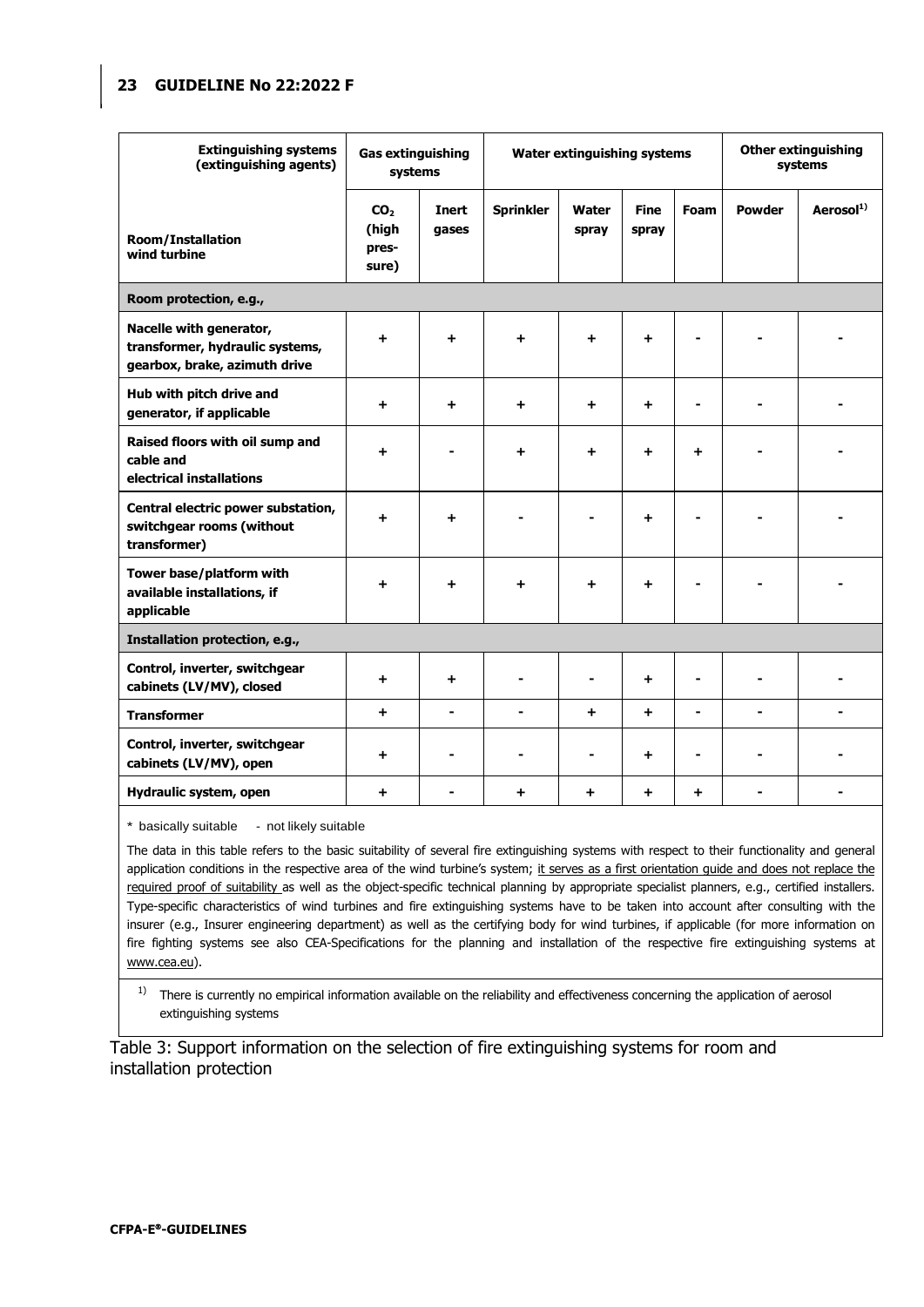## <span id="page-23-0"></span>**5.2.3 Fault monitoring**

Fire detection systems and fire extinguishing systems have to be monitored constantly in order to ensure their operational reliability.

Failures with traditional fire protection systems, e.g., failure of individual fire detectors or leakage at the extinguishing agent stock or shrinkage of the extinguishing agent supply will be displayed directly at the fire protection system by means of an error message. Due to the operation without on-site staff and the remote location of wind turbines and the resulting non-identification of possible failures at the fire protection system on site, forwarding of all error messages to a permanently manned post (control post) is required. This control post will then initiate immediate recovery of the unlimited operational readiness of the fire protection system.

Any events have to be documented in the report book.

## <span id="page-23-1"></span>**5.2.4 Deactivation of safety installations**

Fire protection systems may only be deactivated for a short period of time after consulting with the persons in charge in case of compelling requirements.

When deactivating a fire protection system it must always be checked whether there is any obligation to inform the insurer because of the increase of risk.

Sufficient backup measures must be provided for the duration of the deactivation, e.g.,

- ensuring fire alarm/call,
- providing suitable fire fighting equipment (see also paragraph 5.2.2).

After completion of the work all safety and fire protection installations that had been deactivated have to be set in operation again. The operating condition of the systems must be visible at the entrance area of the wind turbine and at the primary control unit.

## <span id="page-23-2"></span>**5.3 Measures for limiting loss**

Experience has shown that it is sensible to prepare an emergency plan for the case of fire. This plan shall in particular include the following specifications:

- Determination of the personnel that is on standby in the internal work schedule for the existing wind turbines (ensuring "twenty-four-seven" standby of the control post)
- Preparation and introduction of an internal, written schedule in case of fire in which any immediate measures to be taken by the employee in charge are included. The schedule should include the following issues:
	- o Provision of local emergency telephone codes
	- o Notification of fire brigade and police
	- $\circ$  On-site support by fire brigade and police
	- $\circ$  Shutdown of the wind turbine and disconnection from the power supply system, if required
	- o Reporting fire damage immediately to the insurer
- Preparation of an emergency plan for the case of fire after consulting with fire brigades and police offices in charge and with the insurer, if applicable. The following issues should be included in an emergency concept:
	- $\circ$  Leave internal standby schedule and a respective standby telephone number with the police and fire brigade
	- $\circ$  Information and briefing, if applicable, of the competent rescue forces (fire brigade, police) on: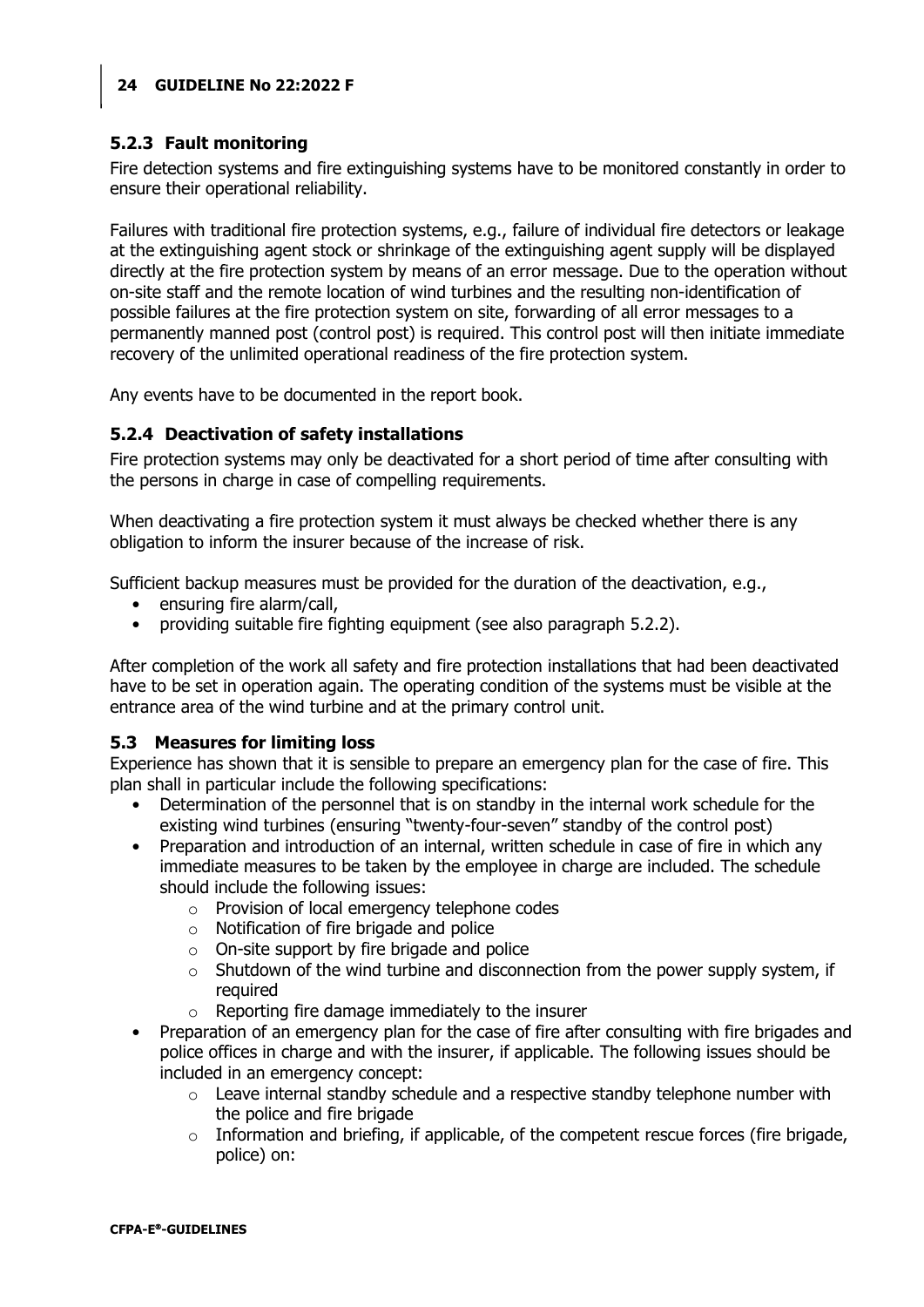- **Structure of the wind turbine**
- High-voltage components and combustible materials within the wind turbine
- Route description and access to the wind turbine
- $\circ$  Specification of immediate measures that have to be taken in case of a fire alarm/call, e.g., disconnection of the wind turbine from the power supply system
- o Information on the preparation of an emergency concept in case of fire for each wind turbine, e.g., appropriate emergency vehicles and necessary protective clothing as well as protection zone around the wind turbine affected

The following information shall be easily accessible by everyone at the wind turbine:

- Identification number and emergency telephone number
- Code of conduct in case of fire at the wind turbine, e.g., notification of the fire brigade and seeking shelter as well as observing other safety instructions.

With respect to offshore wind farms, alternative or supplementary measures might be required for emergency planning due to special conditions.

#### <span id="page-24-0"></span>**5.4 Quality assurance**

Experience has shown that the functions of technical installations, of safety-related installations, in particular, can be ensured for their period of operation or service life if appropriate measures for the purpose of quality assurance have been taken with respect to planning, installation and operation. This includes, amongst others:

- Generally accepted standards of technology as fundamentals of planning
- Application of products and systems with proven quality, which might be subject to internal controls and external monitoring, if applicable
- Qualification of specialist planners and installation experts
- Acceptance inspection and recurring inspections by approved experts
- Regular and proper maintenance by specialist companies and trained in-house specialized staff, respectively
- Documentation and monitoring of the maintenance to be performed

These measures shall also be considered and reviewed in the course of type testing or certification of the wind turbine by independent approval bodies.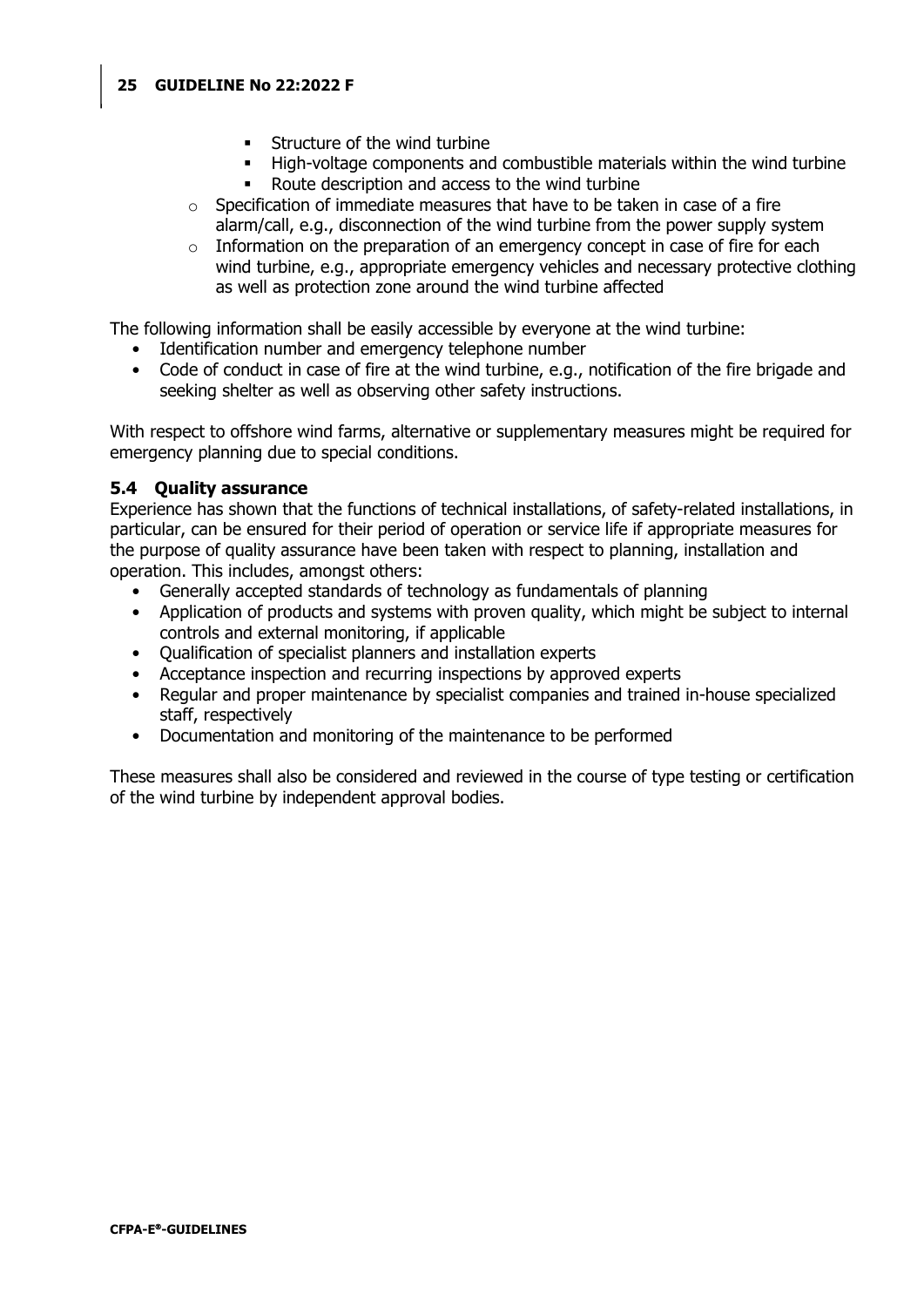# <span id="page-25-0"></span>**6 European guidelines**

| <i>Fire</i>  |                                                                                      |
|--------------|--------------------------------------------------------------------------------------|
| Guideline No | 1:2015 F -Internal fire protection control                                           |
| Guideline No | 2:2018 F -Panic & emergency exit devices                                             |
| Guideline No | 3:2011 F -Certification of thermographers                                            |
| Guideline No | 4:2010 F -Introduction to qualitative fire risk assessment                           |
| Guideline No | 5:2016 F -Guidance signs, emergency lighting and general lighting                    |
| Guideline No | 6:2021 F - Fire safety in care homes                                                 |
| Guideline No | 7:2011 F -Safety distance between waste containers and buildings                     |
| Guideline No | 8:2004 F -Preventing arson – information to young people                             |
| Guideline No | 9:2012 F - Fire safety in restaurants                                                |
| Guideline No | 10:2008 F -Smoke alarms in the home                                                  |
| Guideline No | 11:2015 F -Recommended numbers of fire protection trained staff                      |
| Guideline No | 12:2012 F - Fire safety basics for hot work operatives                               |
| Guideline No | 13:2006 F - Fire protection documentation                                            |
| Guideline No | 14:2019 F - Fire protection in information technology facilities                     |
| Guideline No | 15:2012 F - Fire safety in guest harbours and marinas                                |
| Guideline No | 16:2016 F - Fire protection in offices                                               |
| Guideline No | 17:2014 F - Fire safety in farm buildings                                            |
| Guideline No | 18:2013 F - Fire protection on chemical manufacturing sites                          |
| Guideline No | 19:2009 F - Fire safety engineering concerning evacuation from buildings             |
| Guideline No | 20:2012 F - Fire safety in camping sites                                             |
| Guideline No | 21:2021 F - Fire prevention on construction sites                                    |
| Guideline No | 22:2012 F - Wind turbines - Fire protection guideline                                |
| Guideline No | 23:2010 F -Securing the operational readiness of fire control system                 |
|              | Guideline No 24:2016 F - Fire safe homes                                             |
| Guideline No | 25:2010 F - Emergency plan                                                           |
| Guideline No | 26:2010 F - Withdrawn                                                                |
| Guideline No | 27:2021 F - Fire safety in apartment buildings                                       |
| Guideline No | 28:2012 F - Fire safety in laboratories                                              |
| Guideline No | 29:2019 F -Protection of paintings: transports, exhibition and storage               |
| Guideline No | 30:2021 F -Basic Principles of Fire Safety of Historic Buildings                     |
| Guideline No | 31:2021 F -Protection against self-ignition end explosions in handling and storage   |
|              | -of silage and fodder in farms                                                       |
|              | Guideline No 32:2014 F -Treatment and storage of waste and combustible secondary raw |
|              | -materials                                                                           |
| Guideline No | 33:2015 F - Evacuation of people with disabilities                                   |
| Guideline No | 34:2015 F - Fire safety measures with emergency power supply                         |
| Guideline No | 35:2015 F - Fire safety in warehouses                                                |
| Guideline No | 36:2017 F - Fire prevention in large tents                                           |
| Guideline No | 37:2018 F -Photovoltaic systems: recommendations on loss prevention                  |
| Guideline No | 38:2021 F - Fire safety recommendations for short-term rental accommodations         |
| Guideline No | 39:2021 F - Fire protection in schools                                               |
|              |                                                                                      |

| Natural hazards |  |                                                                                 |  |  |  |  |  |
|-----------------|--|---------------------------------------------------------------------------------|--|--|--|--|--|
|                 |  | Guideline No 1:2012 N -Protection against flood                                 |  |  |  |  |  |
| Guideline No    |  | $2:2013$ N -Business resilience $-$ An introduction to protecting your business |  |  |  |  |  |
| Guideline No    |  | 3:2013 N -Protection of buildings against wind damage                           |  |  |  |  |  |
|                 |  | Guideline No $-4:2013 \text{ N}$ -Lighting protection                           |  |  |  |  |  |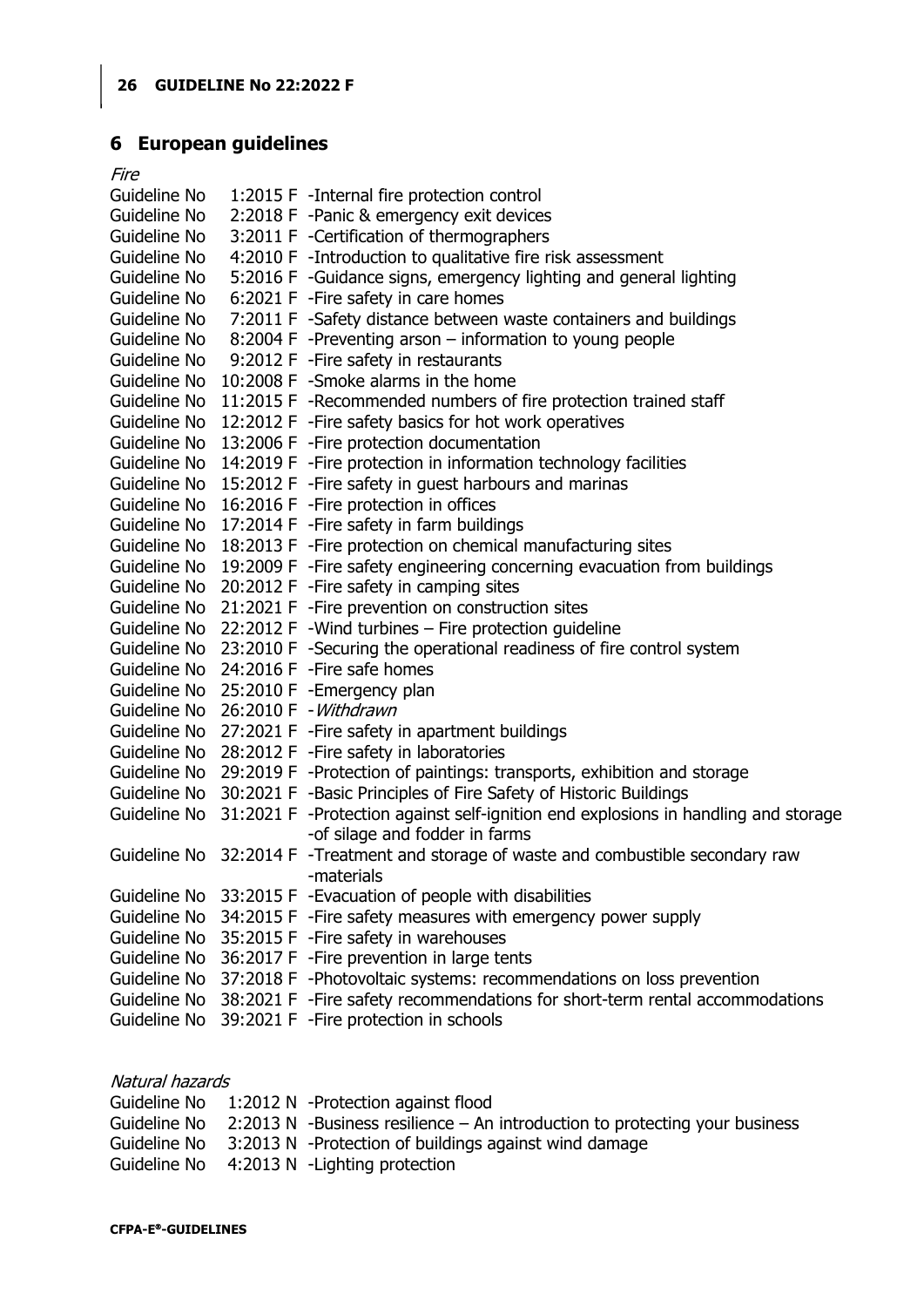|                                      | Guideline No 5:2014 N -Managing heavy snow loads on roofs            |
|--------------------------------------|----------------------------------------------------------------------|
| Guideline No 6:2016 N - Forest fires |                                                                      |
|                                      | Guideline No 7:2018 N -Demountable / Mobile flood protection systems |

| Security     |                                                                                |
|--------------|--------------------------------------------------------------------------------|
| Guideline No | 1:2010 S -Arson document                                                       |
| Guideline No | 2:2010 S - Protection of empty buildings                                       |
| Guideline No | 3:2010 S -Security systems for empty buildings                                 |
| Guideline No | 4:2010 S -Guidance on keyholder selections and duties                          |
| Guideline No | 5:2012 S -Security quidelines for museums and showrooms                        |
| Guideline No | 6:2014 S -Security guidelines emergency exit doors in non-residential premises |
| Guideline No | 7:2016 S -Developing evacuation and salvage plans for works of art and         |
|              | -heritage buildings                                                            |
| Guideline No | 8:2016 S -Security in schools                                                  |
| Guideline No | 9:2016 S -Recommendation for the control of metal theft                        |
|              | Guideline No 10:2016 S -Protection of business intelligence                    |
| Guideline No | 11:2018 S - Cyber security for small and medium-sized enterprises              |
|              |                                                                                |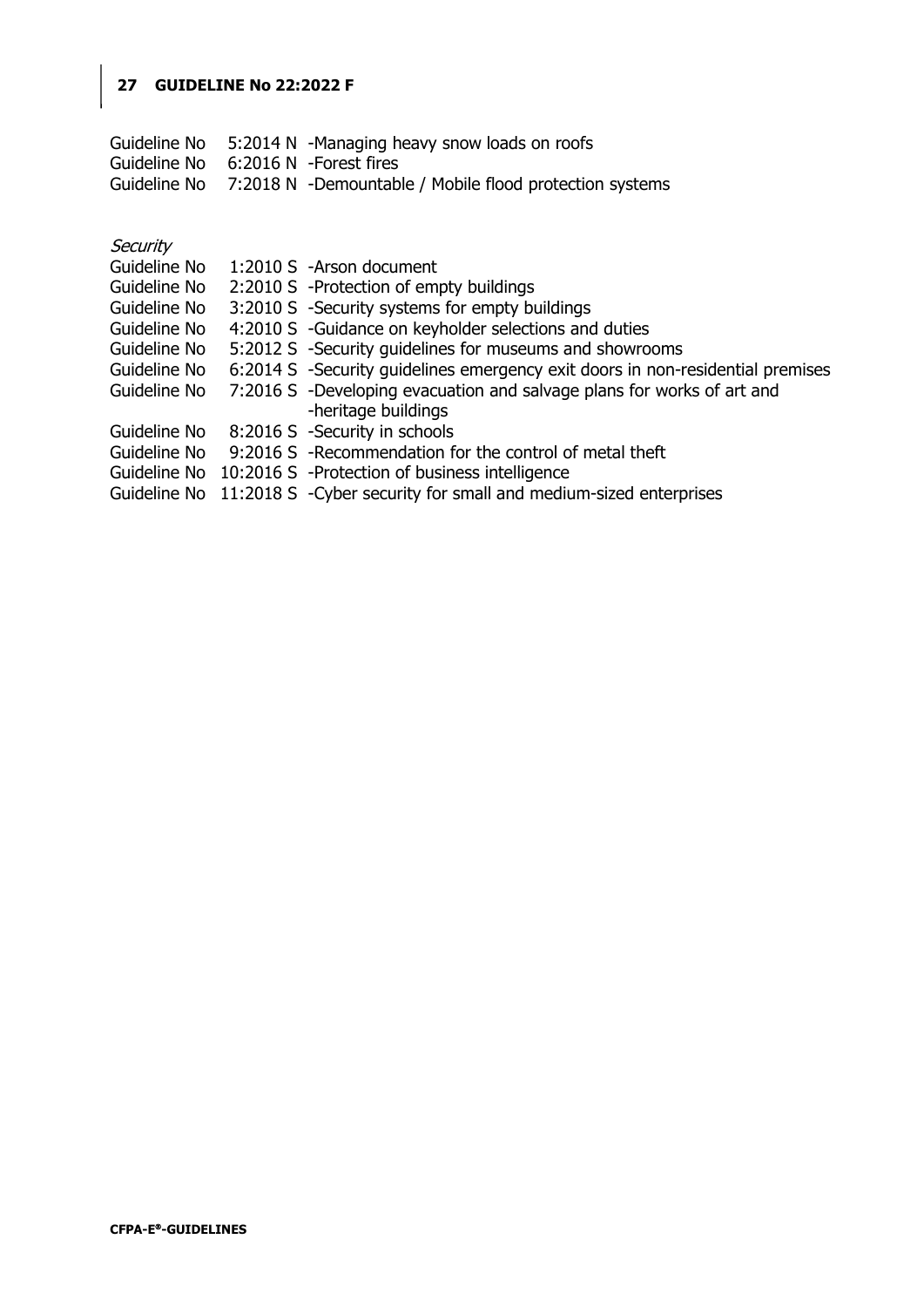Comments and corrective actions: